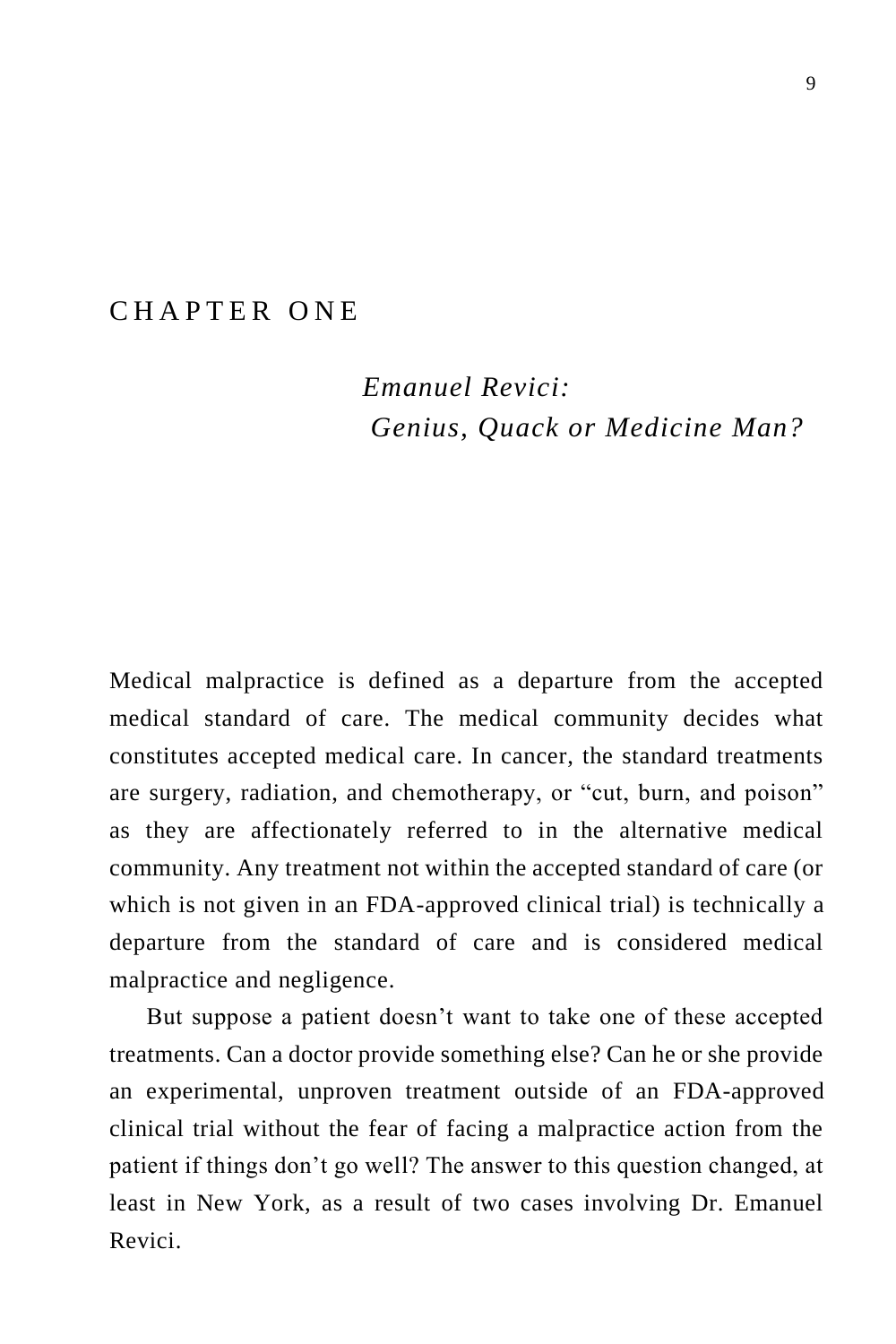## *Introduction*

Emanuel Revici was born in Bucharest, Romania, at the end of the nineteenth century. He was drafted out of medical school, commissioned a lieutenant, and placed in command of a medical brigade in the Romanian army during World War I. After the war, Revici completed his medical training at the University of Bucharest medical school. He then taught at the university and practiced medicine outside the university. (Revici was Jewish and Jews were not allowed to practice in Romanian universities.)

In the late 1930s, he moved to Paris where he did clinical research. In 1941, the French Underground arranged for his wartime stay in Mexico City, as the Nazis were after him in Vichy, France for his clandestine work with the Underground.

Revici opened up the original Institute of Applied Biology in Mexico. In 1947, he moved the institute to Brooklyn, New York, at the invitation of prominent local doctors, community leaders, and businessmen. In 1955, his fund-raising foundation purchased a small hospital on Manhattan's Upper East Side, renaming it Trafalgar Hospital. Trafalgar was a general community hospital. The oncology section, which Revici directed, was devoted to the clinical use of his method and therapies.

Revici died in 1998 at the age of 101. My joke to him was that he himself was his best advertisement since he took his own medicine.

During his entire medical career, Revici worked on his biological theory of disease and treated patients with medicines he produced. Revici's big picture idea was that life worked by the interaction of two opposite forces, the anabolic—or building phase, and the catabolic—the tearing down phase.

Revici thought cancer was caused by a biochemical imbalance of two classes of lipids: fatty acids and sterols. Lipids are fats stored in the body that are used for energy production. He believed that lipids like cholesterol, triglycerides, fatty acids and sterols were indispensable to the body's defense system. He was one of the first medical researchers to focus on these substances in the context of cancer.

In 1961, he published his *magnum opus*, *Research in Physiopathology as a Basis of Guided Chemotherapy with Special Application to Cancer*. It was not a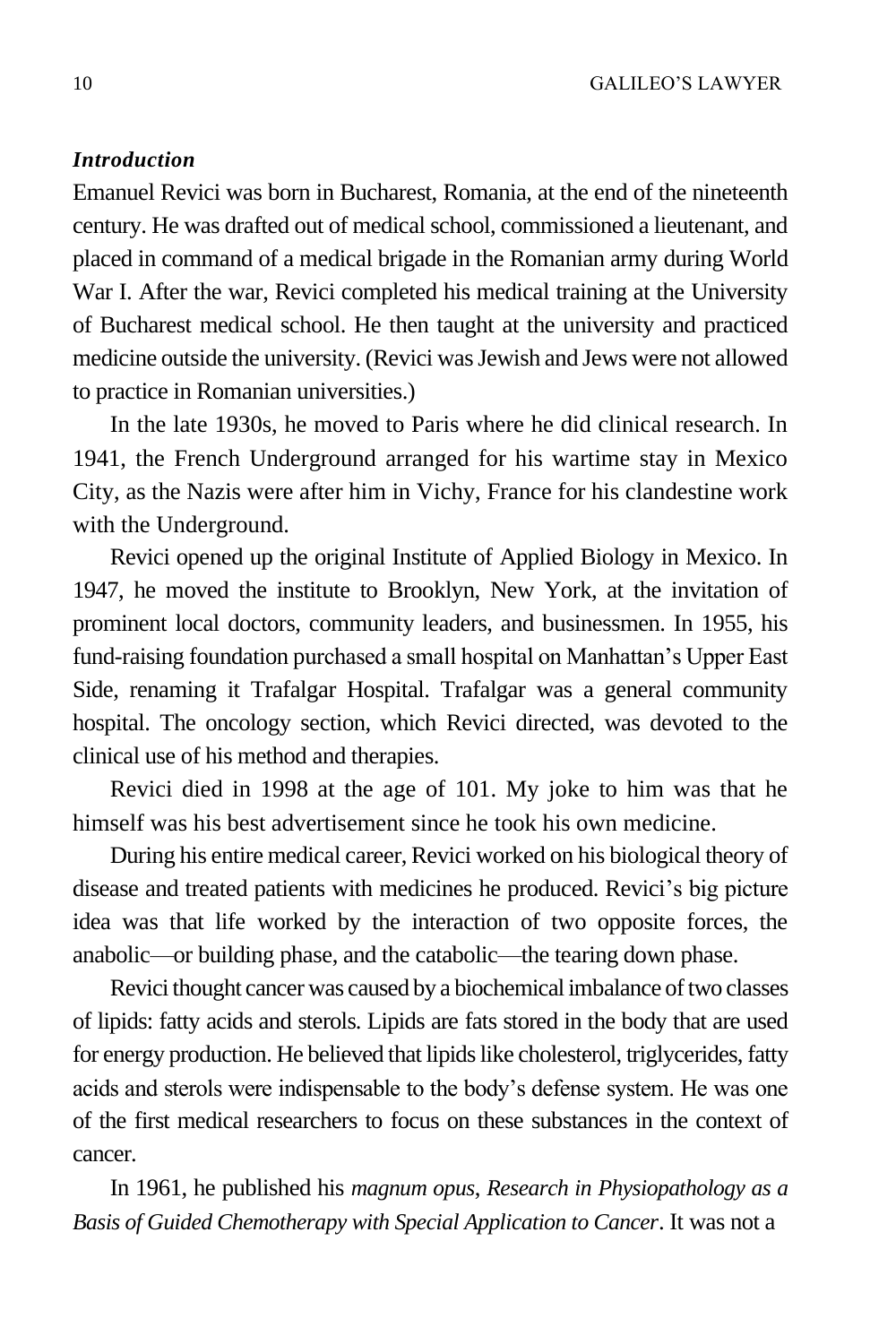best seller,<sup>5</sup> and even medically trained readers thought it dense and difficult to read. He used common concepts in odd and new ways. Some who managed to trudge through a chunk of the book found that it had novel and ingenious insights and theories.

Revici had been the subject of criticism and adverse medical publicity almost since he first came to the United States. By 1961, he landed on the American Cancer Society's "Unproven Methods" list. Being on this list surely didn't help in the sale of his book, or acceptance of his theories.

In 1965, JAMA (the *Journal of the American Medical Association*) published a short summary of a "Clinical Appraisal Group" which consisted of nine doctors. They reported that supposedly none of the thirty-three patients followed showed any benefit from Revici's treatment. However, a few of the patients were kicked out of the study because they appeared to have benefited from the treatment. (Of course that was not the reason given by the appraisal group.)

Revici had a dedicated group of supporters, many of whom were his successfully treated cancer patients and their families. Revici never used the word "cure" because he didn't think it was possible to ever prove a cure for cancer. He also had a number of medical doctors and researchers who became strong advocates after seeing the results of his work.

Like many alternative doctors, Revici's supporters helped him immensely. They raised the money to buy him his hospital and funded his legal defense (and may the Lord bless and keep them for that noble act). They wrote letters and articles disputing the negative reports. They helped counter the negative press and TV media by putting faces to the idea that he was helping people. And I suppose on a psychological level, life can be good when you are surrounded by grateful people who think you can work miracles.

Since the late 1970s, Revici had worked out of a four story brownstone in Manhattan's Upper East Side. Revici and his staff made most of the medicine he used on the third floor of his brownstone. The medicine, mostly selenium and other trace mineral elements, would be given to patients in little dark bottles,

<sup>5</sup> Revici maintained that the American Cancer Society paid the publisher to burn the unsold copies of his book.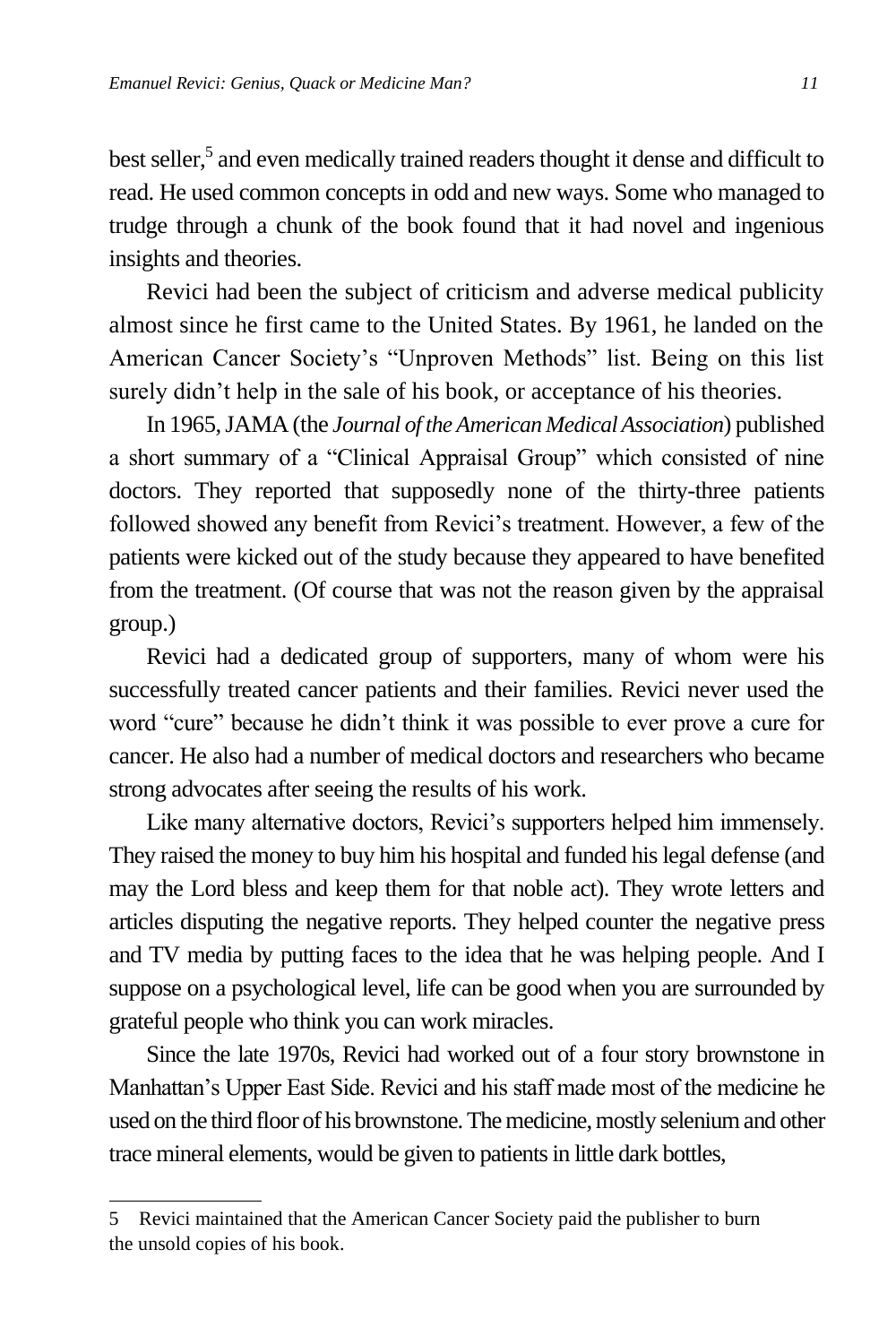with a dropper on the top to measure the number of drops the patient was advised to take. Revici sometimes told people to put the drops of medicine on a piece of bread and then eat it, though some of his medications were given via injection.

Revici primarily treated advanced cancer patients, and like many old-time unconventional practitioners with novel treatments, his medical charting was terrible. You had to know his method and substances to understand his medical notes. To a conventional doctor, his notes were gibberish.

Given his age and thick Romanian accent, he was very hard to understand. Despite living in the United States for fifty years, he never learned the English word "and." For him it was always "uuund." Sometimes it was simply impossible to understand him. I suspect that people did a lot of nodding when he spoke to give him the impression they actually understood what he was talking about. I know I did.

By the time I first met him, he was close to ninety years old, and not surprisingly, he seemed well past his prime. He was frail and stooped over. His niece, Elena Avram, ministered to him and acted as his business manager. She took very good care of him. But past his prime or not, somehow, with those little dark dropper-topped bottles, he managed to cure some folks who were given death sentences by conventional doctors. And I mean cure, like being alive, disease-free five, ten or even thirty years later. (Of course, Revici would never call these folks cured.)

## *When It Rains, It Pours*

One day, my law partner, Sam Abady, got a call from a private investigator acquaintance of his who was hooked into the Revici support group. Sam went to meet with Revici and some of his supporters.

Revici and his supporters were worried. Three malpractice cases had been filed against him, and he was in the middle of an administrative licensing (or de-licensing) proceeding before the New York Office of Professional Medical Conduct. All the proceedings were related.

The three lawsuits were filed by the same law firm, Pegalis & Wachsman. The main attorney was Harvey Wachsman. Harvey was a medical doctor who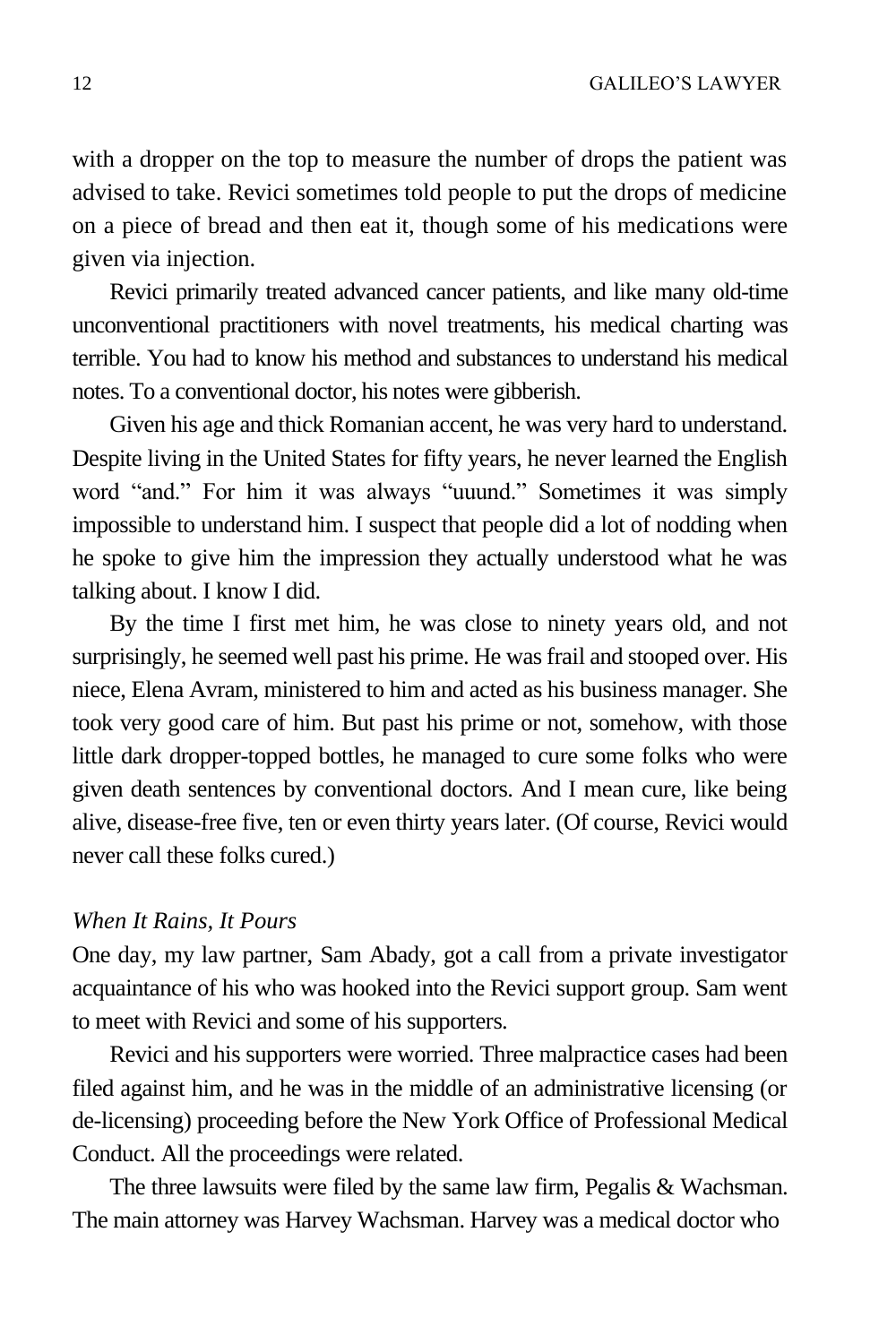liked being called "Doctor" by the judges. He had been a neurosurgeon, but sometime around age forty, he quit medicine and went to law school. Harvey became one of the most prominent and successful plaintiff malpractice attorneys in New York. He made a ton of money for his clients and himself, or so he said. Harvey was not tall, but he was a big guy, maybe three hundred pounds.

He also had a big ego and a bigger mouth, which he often used to regale me or anyone who would listen with tales about how important and successful he was. He was a member of the prestigious Cosmos Club in Washington, D.C. He had cases around the country, and he gave lectures around the world. His greatness was universally acknowledged and appreciated by all, at least according to him.

I guess that made us just like him. Founded in 1983 (two years before we met Revici), Abady & Jaffe had one associate and a part-time first-year law student helping us out. I was the most senior attorney, having graduated law school four years earlier. My partner, Sam Abady, had all of two years experience when we formed the firm. Between the two of us, we had left or been fired from four top New York law firms. The main thing we had going for us was that we were hungry, very hungry; plus Sam was a good talker. He had been the international college debating champion, and the title was well deserved.

Our firm spent the first six months working out of my two-bedroom apartment near Lincoln Center. But by the time we got the Revici case, we had moved to the top floor of an office building in midtown on Fifth Avenue. It was Flo Ziegfeld's (of *Ziegfeld's Follies* fame) old penthouse. (If the walls could talk...) To get there, we had to take two elevators and walk up a flight of stairs.

The plaintiffs in the three malpractice cases were also the subject patients in the licensing cases. Although the identity of a complainant in a licensing proceeding is confidential, it was clear that Wachsman was behind the complaints. He was playing hardball, but it was a good tactic. The hope was that the board would yank Revici's license; then Wachsman could use the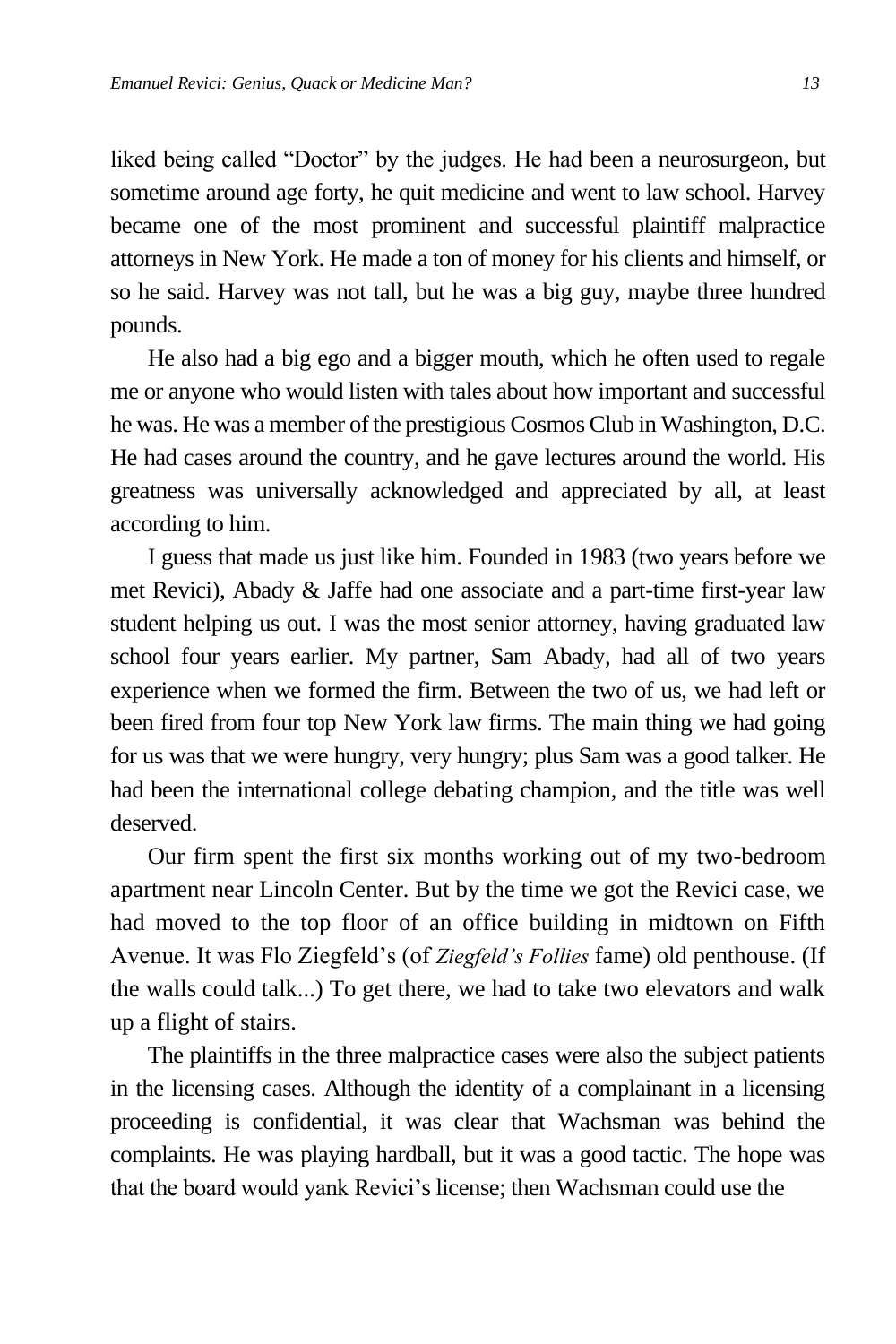license revocation to prove malpractice in the civil cases.<sup>6</sup>

Unfortunately, Revici was in an even tougher position because a default had been entered against him in one of the federal civil malpractice actions. Revici had been represented by Henry Rothblatt, who was one of the country's premier litigators and health care attorneys. Rothblatt had a sort of partnership with F. Lee Bailey, and together they wrote many legal textbooks. So it was hard to understand how he had allowed Revici to get into this mess. Regrettably, there was no asking Henry, since he had recently died of melanoma (and no, he was not a patient of Revici's).

Sam returned from the meeting with the file. His then live-in girlfriend (and later wife) was a medical doctor. Sam loved talking about medicine, and he knew a great deal about the subject for a layman.

Me, I was the administrative partner. I was just interested in paying the rent and staff, with the hope that there would be enough left over at the end of the month for Sam and me to take a small salary.

Up until then, I had been doing commercial litigation, mostly representing businessmen being sued by banks—deadbeats, if you will. But I wasn't particular: I drafted contracts, represented real estate developers—whatever paid the bills.

I had no inclination for medicine, other than the inclination to pass out at the sight of blood. However, I did have some exposure to alternative health treatments—at least if you consider having a father who blindly used alternative remedies like trying to heal his hernia by putting cabbage leaves on it as exposure to the field. My father also used to drag me to macrobiotic restaurants, mostly Father Divine's in downtown Philadelphia. All the brown rice and cooked-tohell cabbage and collard greens you could eat for \$2.50. I didn't eat much.

## *Getting Un-defaulted*

But before we could get into the whole alternative medicine thing, we had a more immediate problem. Because of the default, there would be no jury trial,

There may have been one flaw in Wachsman's plan. Revici did not carry malpractice insurance, which normally would be enough to make a grown malpractice attorney cry.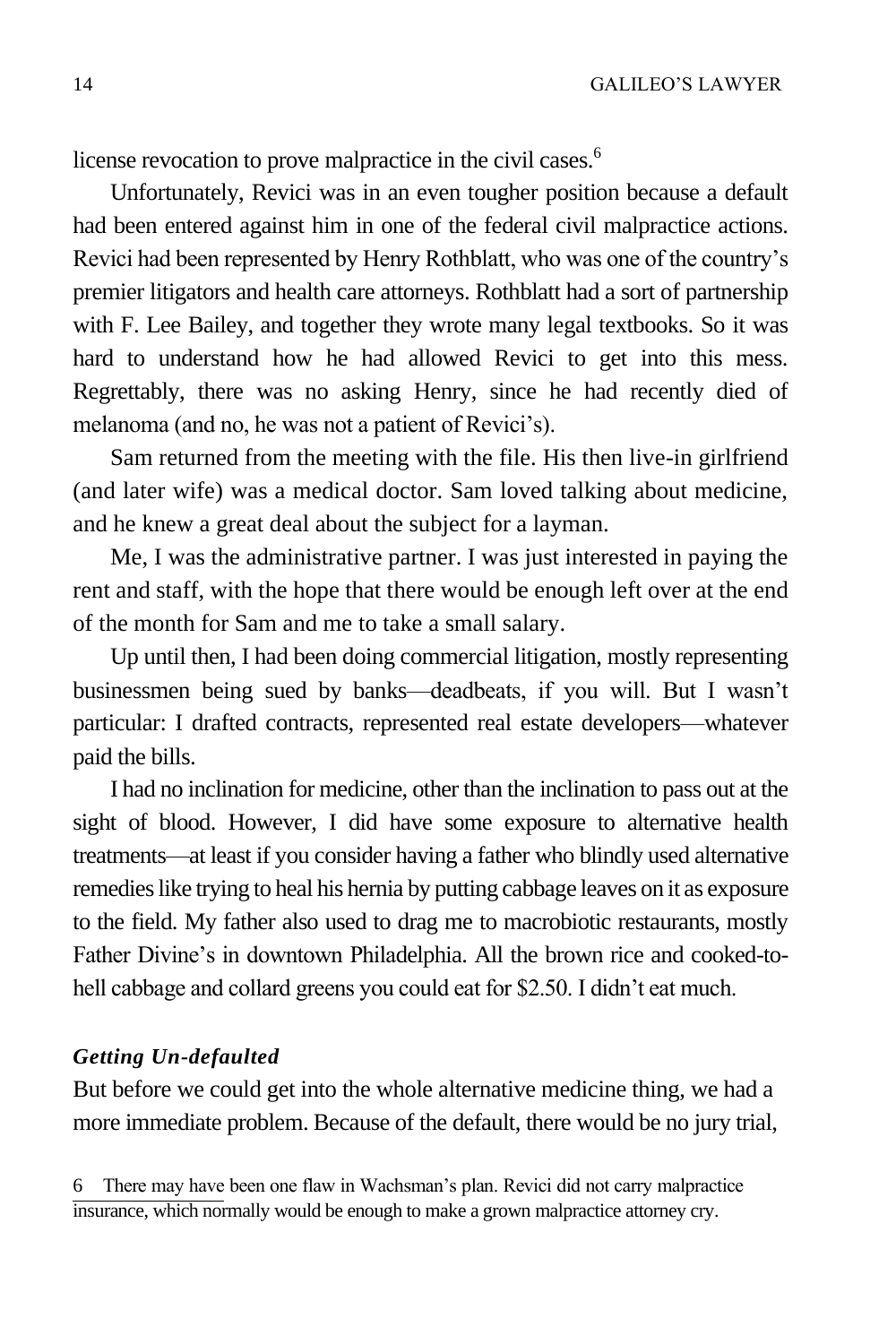no defense, no nothing. The only thing scheduled was an inquest in which the judge herself would determine how much money the plaintiff would be awarded. Not a great way to enter a case.

How did Revici get into this pickle? All three cases were proceeding normally through the discovery process. Revici had been deposed in one of the federal cases. The attorneys had argued continuously, and the deposition was adjourned.

The federal district judge, Chief Judge Constance Baker Motley of the United States District Court for the Southern District of New York got involved and ordered the deposition to continue. Rothblatt refused to produce Revici.

Unfortunately, Rothblatt never informed Revici about his clever strategy. The federal judge retaliated (as they are wont to do when lawyers ignore their orders) and entered a default against Revici. And then, inconsiderately, Henry Rothblatt died of cancer, and Abady & Jaffe entered the picture.

Sam handled the inquest. There was not much he could do. The patient told about her hardships—and she had plenty, resulting from her bi-lateral mastectomy—and her shortened life expectancy due to Revici's mistreatment. Sam did his best, but Judge Motley was not listening.

The judge took it under advisement and said she would issue a written decision at some future time. We figured we had a month or two to come up with a plan and implement it. Sam moved on to other cases; it was left to me to figure out what to do.

It was obvious that we had to get rid of the default. The Federal Rules of Civil Procedure provide a mechanism for doing just that—Federal Rule 60 (b). A court can vacate a default for the "excusable neglect" of an attorney. However, Henry's actions were not neglectful. They were intentional.

There is a catch-all rule to vacate a default for "exceptional circumstances." Getting angry at a judge and being stupid may not be all that uncommon, but it was not what the drafters of the rule had in mind.

I started thinking about Rothblatt's cancer. He had melanoma, and that form of cancer commonly spreads to the brain. I got some information about his medical history, and sure enough, his melanoma had spread to his brain.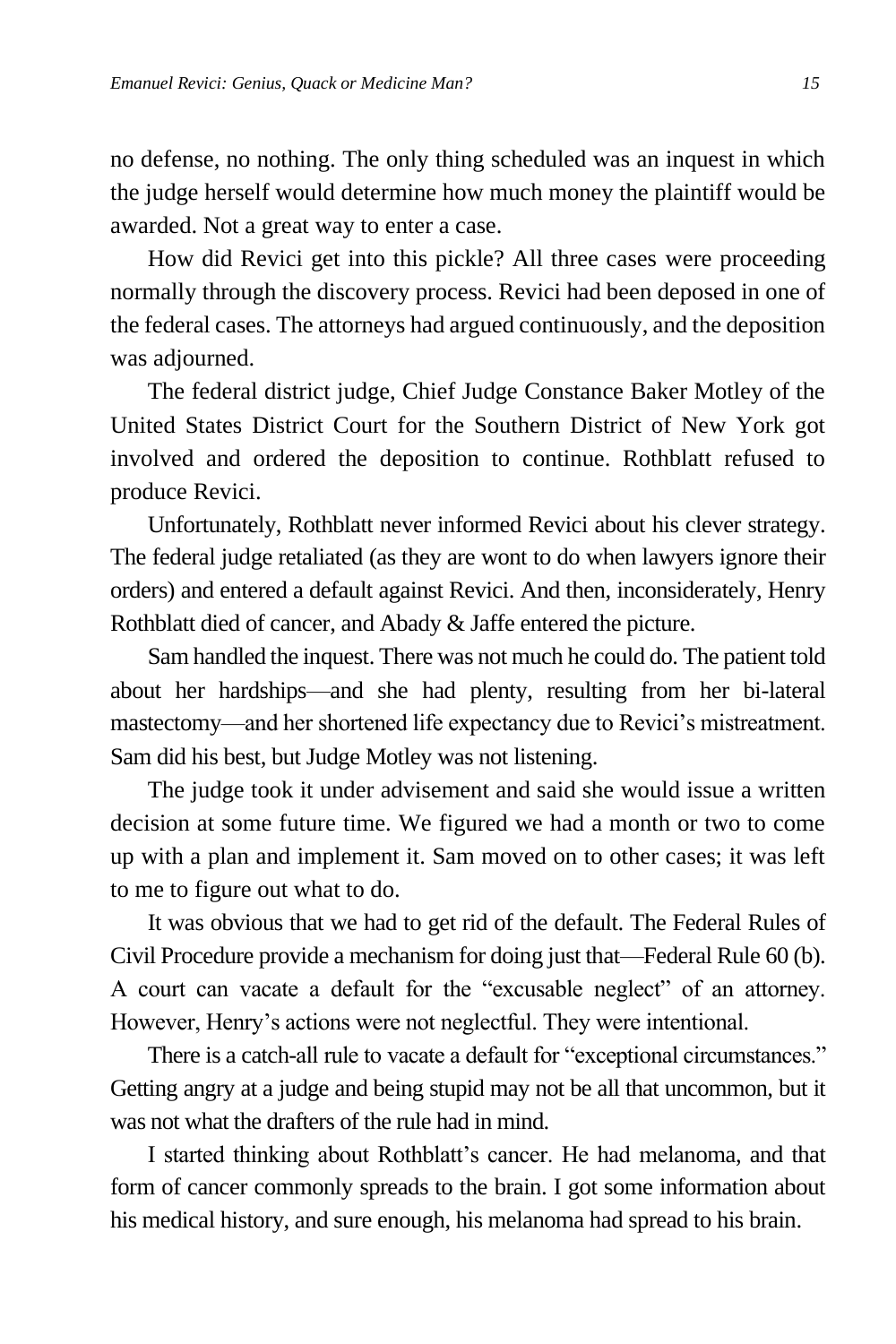Medical research revealed that brain metastases could cause impaired judgment. So that was it. Rothblatt's judgment might have been impaired by his cancer.

Was it? Who knows? What we did know was that Henry had screwed up and exhibited bad judgment. That was enough for me. I put together a good set of motion papers. We even had an affidavit from a neurologist attesting to the judgment impairment theory. Revici said that he was never informed by Rothblatt about the rescheduled deposition.

It looked like a pretty good argument. Pegalis & Wachsman objected, of course, but the motion was a winner. Maybe the judge thought it would be easier trying the case than writing up a decision and determining a damage award. Whatever the reason, the judge vacated the default, and we were back in business.

We finished up the discovery on the case, and before we knew it, the case was set for trial.

## *Bad Decisions All Around*

The more we looked at the case, the more difficult it looked under New York law. The plaintiff, Edith Schneider, had been diagnosed with stage I breast cancer. She had a very small cancerous lump in one breast with no other involvement. Her family doctor recommended a mastectomy. But Mrs. Schneider wanted to go "the natural way." She did not want to have surgery. So she went to three additional doctors, two surgeons and an oncologist, and they all recommend a mastectomy. But she still refused.

She then found her way to Revici, and he foolishly agreed to treat her with his own medications even though she would not do the lumpectomy he says he recommended to her. (Schneider denied Revici said anything about surgery.)

Schneider signed Revici's standard consent form that informs patients his treatment is experimental and not FDA-approved but that the medications have been "thoroughly tested" (by whom, the form didn't say).

Revici's treatment did not help her. Eventually she developed large masses in both her breasts and had lymph node involvement. She had a bilateral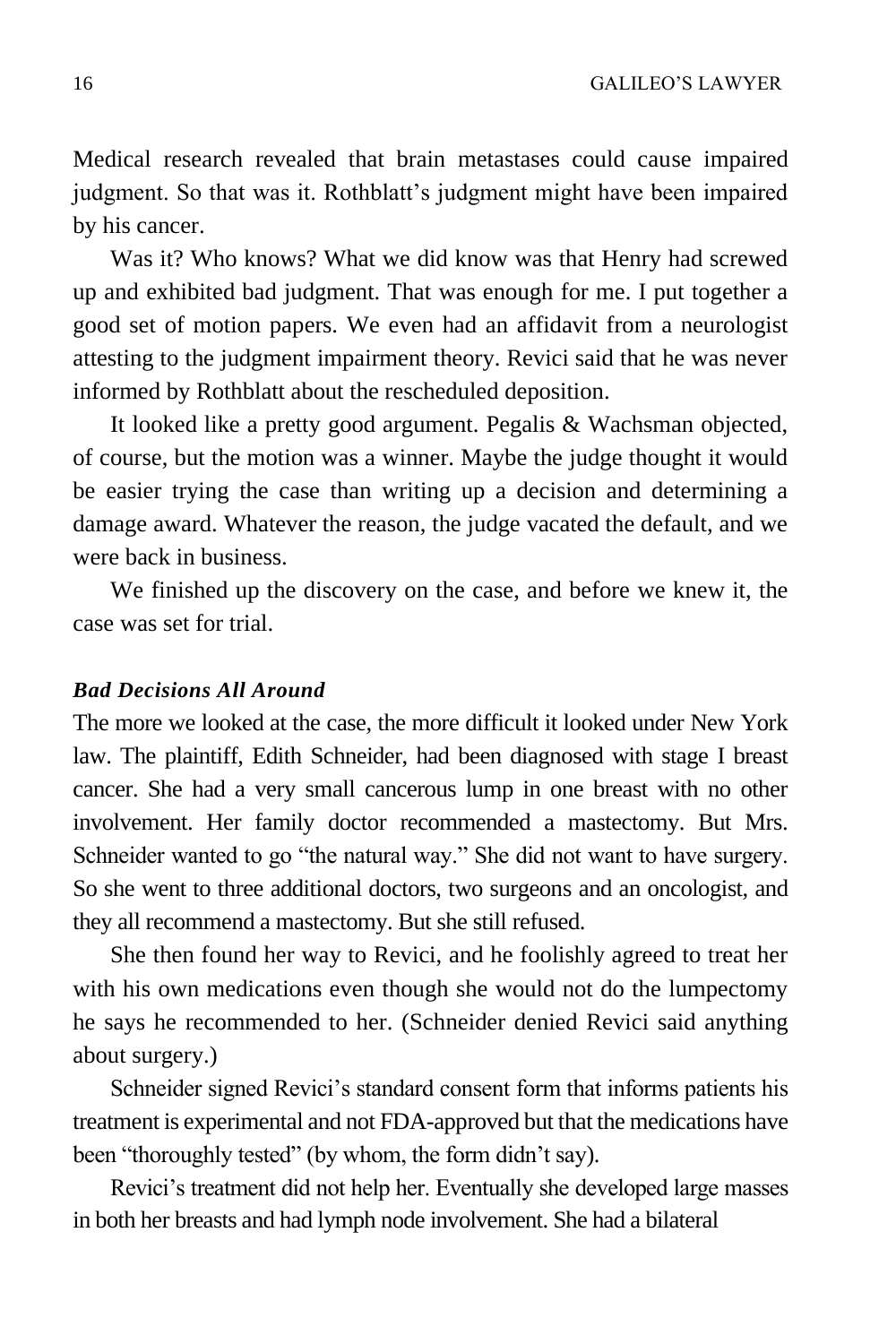mastectomy, and of course, her prognosis became much worse than it was when she first saw Revici.

She then sued Revici for medical malpractice, lack of informed consent, and fraud. We thought we could win on the fraud and lack of informed consent claims. The patient had known Revici's treatment was experimental and unproven, and four doctors had told her she needed surgery. These two facts seemed to negate any claim that Revici defrauded her or that she did not have informed consent before she undertook Revici's treatment.

But the medical malpractice claim had us worried. Clearly Revici's treatment was a departure from the accepted standard of care for stage I breast cancer, which was surgery. By some estimates, surgery has a 96 percent cure rate for a small breast tumor characterized as stage I.

Revici's treatment was completely unproven, and it had never been tested in an FDA-approved clinical trial. Although he had patients who said they were cured by his treatment, the medical and scientific community considers this "anecdotal" evidence worthless.

No doctor in his right mind would recommend or even sanction a patient taking Revici's treatment instead of curative surgery. Therefore, Revici's treatment was clearly a departure from the accepted standard of care. As a result, the law considered his treatment to be negligent or malpractice, pure and simple.

Schneider's cancer progressed despite Revici's treatment, and she was obviously injured. Thus, Revici's technically negligent care "proximately caused" (as lawyers say) Mrs. Schneider harm or injury. And that's all it takes to obtain a damage award for medical malpractice. All a jury has to do is figure out how much to award the plaintiff.

Of course, it was Mrs. Schneider's decision not to have surgery. But Revici still agreed to treat her stage I breast cancer, which in retrospect was a mistake. In part because of the imbalance of information between a doctor and a patient, New York law did not recognize "assumption of risk" as a complete bar to recovery. Patients cannot legally assume the risk of treatment that is negligent or does not meet the standard of care.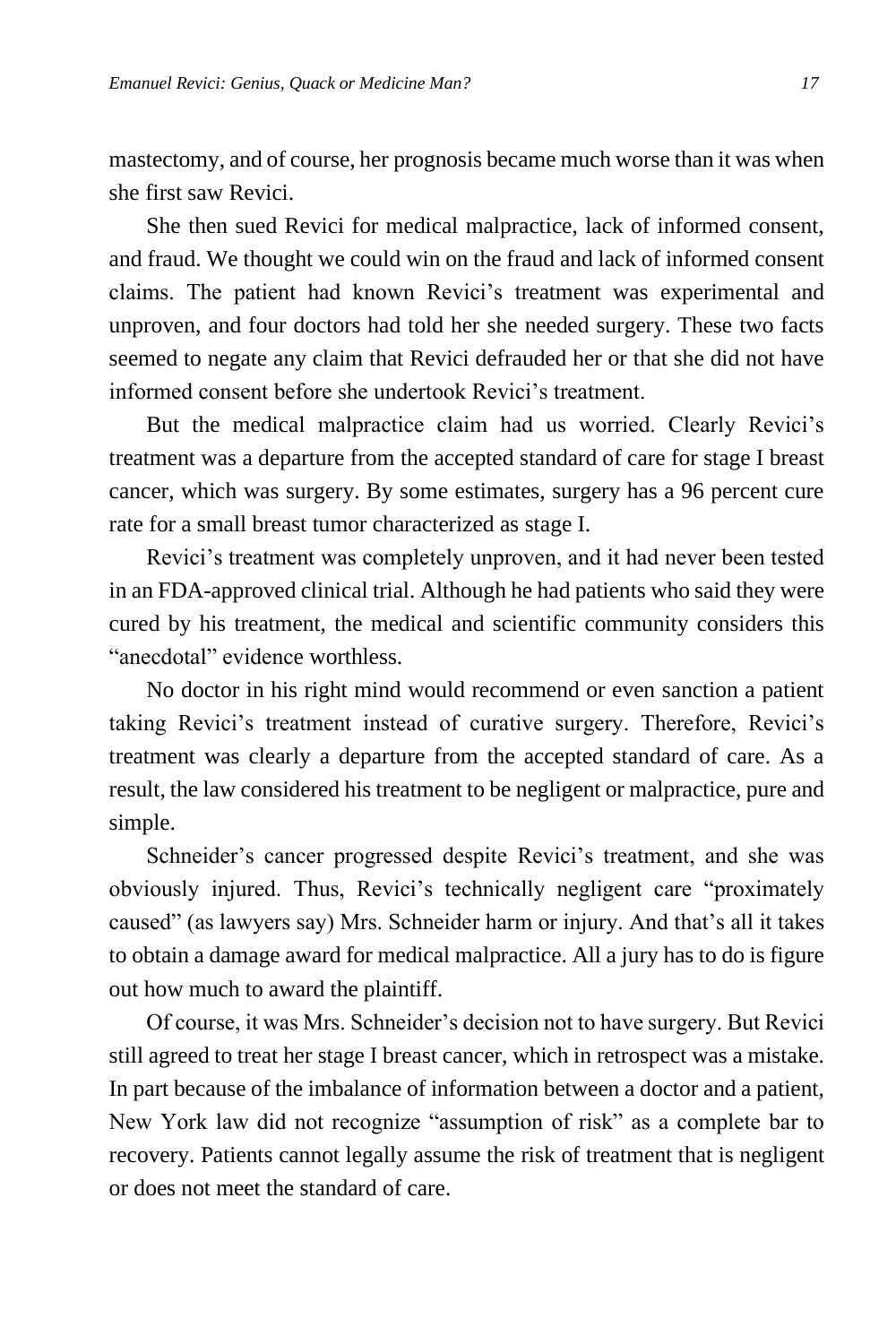But the physician's liability for negligence can be reduced if the patient had contributed to her own injuries, and that is called contributory or comparative negligence. In New York, a plaintiff's negligent conduct did not stop a recovery of money from the negligent defendant; it just reduced the damage award by the percentage of the plaintiff's contributory or comparative negligence. Usually, the most you could get from the jury was a 50 percent reduction of the award, and usually the reduction was much less. Juries tend to blame the doctors if they are negligent. We were looking for something better than a reduction of the damage award.

#### *We Come Up with a Bright Idea, Maybe*

Cathy Helwig was a first-year law student who worked for us part time. One day she mentioned that they had discussed in her torts class a recent New York case. (Torts deal with injuries to people and suing to recover damages.) A teacher had sued the school board for negligence. The school had sponsored a race. But the teachers would not be running; they would be riding donkeys. As can be expected, some jackass fell off the donkey, got hurt, and sued the school board for creating a dangerous activity.

The New York Court of Appeals (the highest court in New York State) made a distinction between implied and express assumption of risk. If the plaintiffs knew about the risk and implicitly assumed the risk of the activity, the award could be reduced by the percentage of the plaintiff's negligence, just like in any comparative negligence case. The court called that implied assumption of risk.

If, on the other hand, two parties explicitly agree in advance that the defendant need not exercise reasonable care, then the agreement is an enforceable contract and there could be no recovery against the negligent defendant. That was called express assumption of risk, which would be a complete bar to recovery.

The donkey case got us thinking. Maybe it was time for the New York courts to acknowledge that a patient could expressly assume the risk of technically negligent medical treatment. Revici's case seemed like an excellent vehicle to establish the doctrine. The patient had repeatedly been told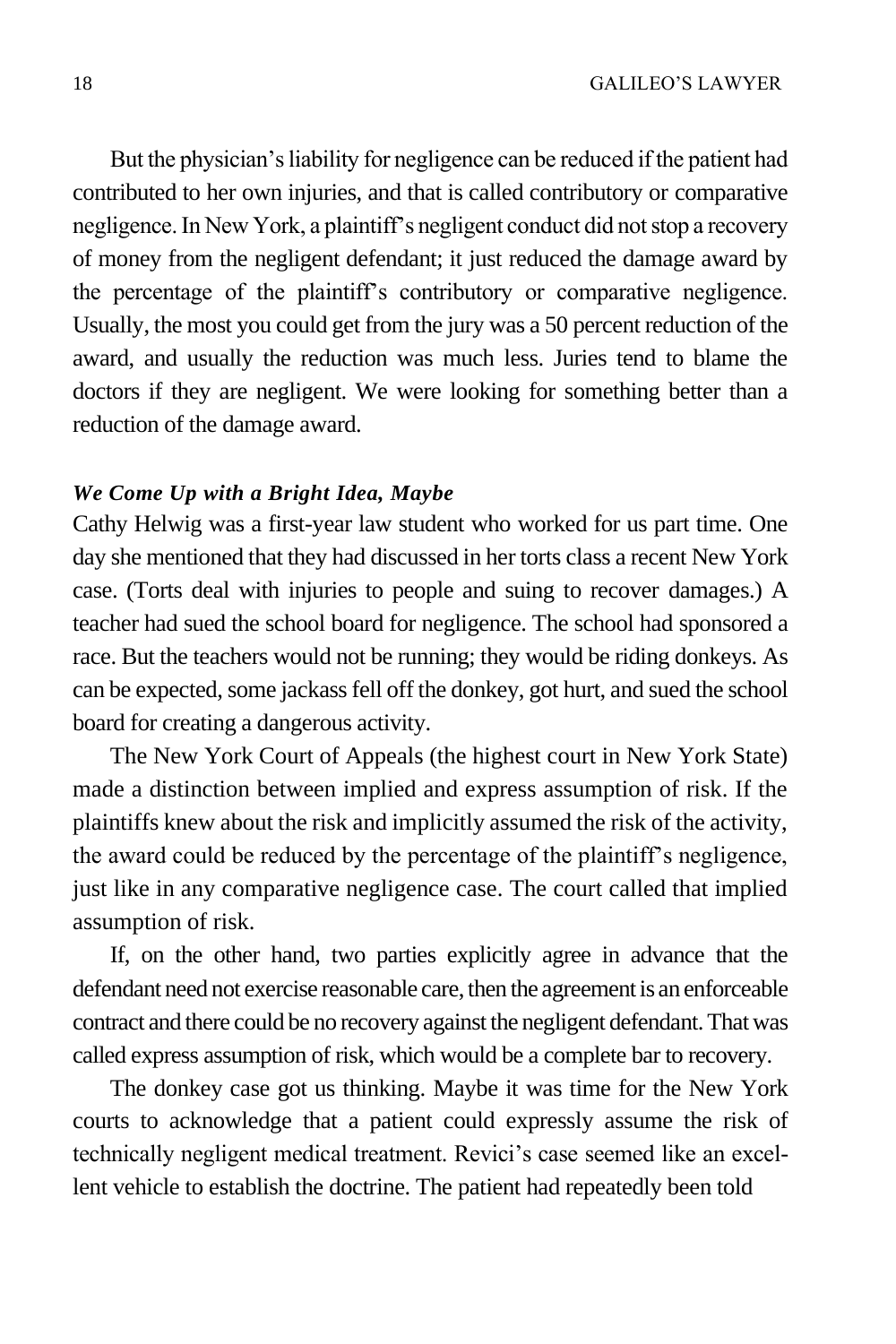by her doctors that she needed surgery even before she met Revici, but she rejected that advice. Although Revici's treatment was certainly a departure from the "accepted standard of care," and hence technically malpractice, it was unconventional therapy, not really negligent treatment as most people would understand the term. It was the patient's choice to seek out and obtain this "negligent" therapy.

We also thought the case could be framed as a freedom of choice and personal responsibility issue. Patients should have the right to seek unconventional treatment. But if they do, maybe they should not be able to complain about the result, so long as they were properly warned. Seemed reasonable to us, but there was no authority for it, and we knew it would be difficult to sell it to a federal district court, since federal district judges are never excited about making new state law.

So we wrote a jury charge on an "express assumption of risk" affirmative defense that would be a complete defense to the case. (A jury charge is an instruction on a point of law to the jury. The judge decides what jury charges to give to the jury based on input from the attorneys). We also put one in for comparative negligence (implied assumption of risk) in case the judge would not give the express assumption of risk charge.

#### *A New and Magical World*

As we were in the final preparation for the trial, a new and magical world appeared before me—a world that would become one of the most valuable weapons in all of my future battles. It was a world with its own rules and governed by its own logic. This new world had some similarities to the world I inhabited, but only on the surface. I am speaking of the media.

Early on in the case, Revici had been hammered by the media. Wachsman was a virtuoso at manipulating the media. Somehow, he and his PR firm, Howard Rubenstein, had gotten a national ABC TV show to cover the funeral of one of Revici's patients, and the piece just also happened to cover Revici getting sued by the executor of the patient's estate. "Quack, charlatan, murderer" were all terms used to describe Revici and also some really bad stuff.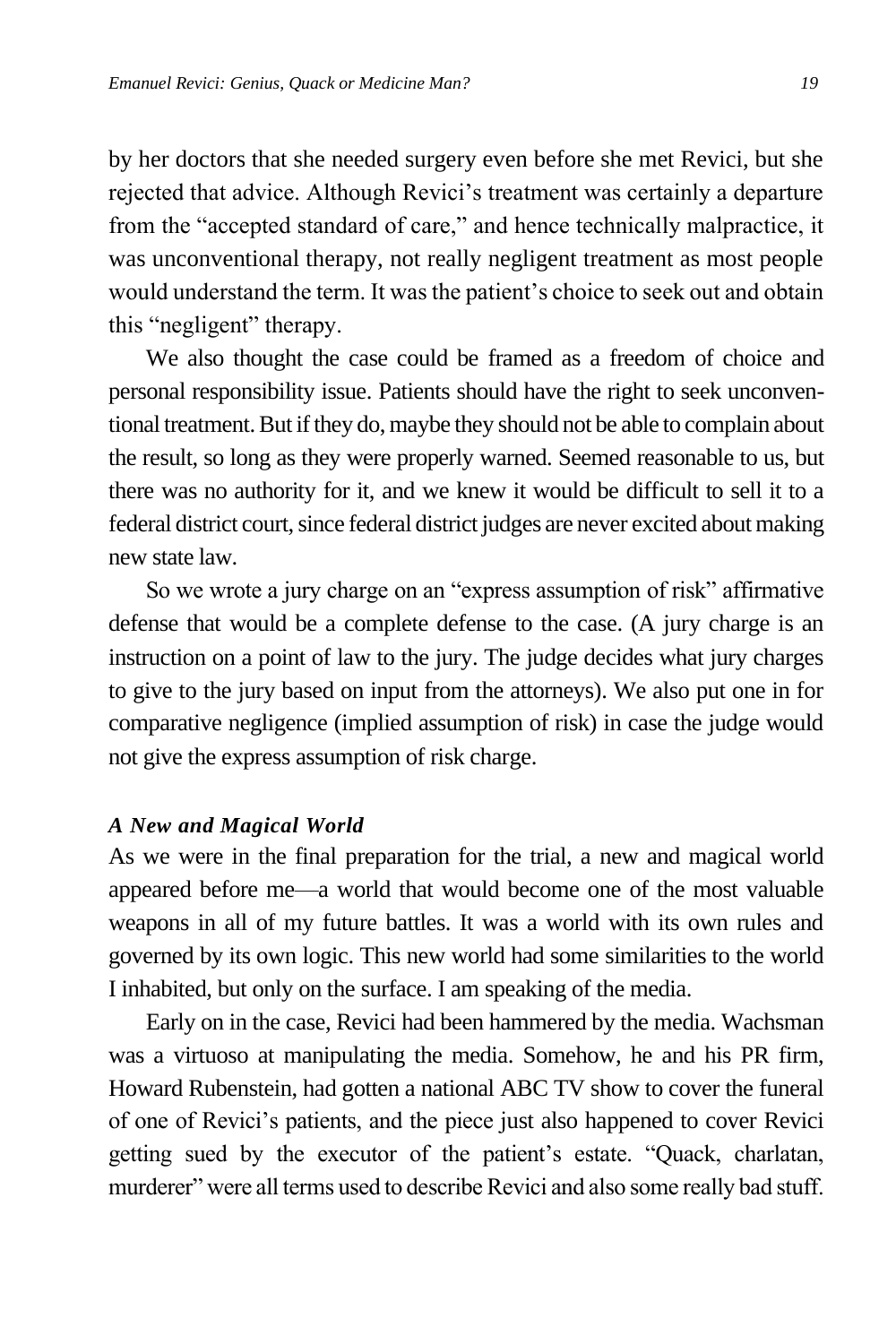We were getting indications that there would be a repeat of the media attacks for the trial. But we were starting to feel our way in this strange new world. Turns out, Gabe Pressman, one of the most venerable New York TV newsmen, was interested in Revici and the controversy surrounding him.

Gabe Pressman was an old-time newspaper reporter who made the move to TV journalism in the 1960s. He is a terrific guy and much deeper and insightful than most of the modern crop of TV "gotcha journalists."

Over the years, I got to know Gabe pretty well. Alternative health fascinated him. A decade later, he would become interested in the whole Burzynski saga, $7$  and I often spoke to him and appeared on several of his shows on cancer.

Gabe and his NBC affiliate were working on a multi-part series on *The Politics of Cancer*. They ended up featuring Revici in one of the segments right before the Schneider trial. Though the piece presented both sides, the mere acknowledgment that there were politics surrounding Revici's treatment was a good thing.

NBC's *The Politics of Cancer* series received so much local attention that on *voir dire*, or jury selection, Wachsman requested the judge to ask prospective jurors if they had seen the piece and if so, what they thought of it. Wachsman was getting a taste of his own medicine, and that suited us just fine.

However, throughout the Revici saga, the media was a mixed bag. Because of the malpractice and licensing cases, and in general because for so long he was considered a quack by conventional medicine, Revici received more negative press than positive.

I defended Revici on two prominent TV talk shows: the *Morton Downey Jr. Show* and *Geraldo*. The Downey show was a zoo. The format was like the Coliseum in Rome: the guests were the Christians, and Mort was the lion. The show tended to take on simple issues with a clear villain, which caused a lot of yelling and booing.

But the Revici issue was complicated and nuanced. To my great surprise and relief, Mort was a perfect gentleman to me, and he didn't go on the attack

<sup>7</sup> The next chapter in this book entitled "The Burzynski Wars" relates the story of this medical pioneer.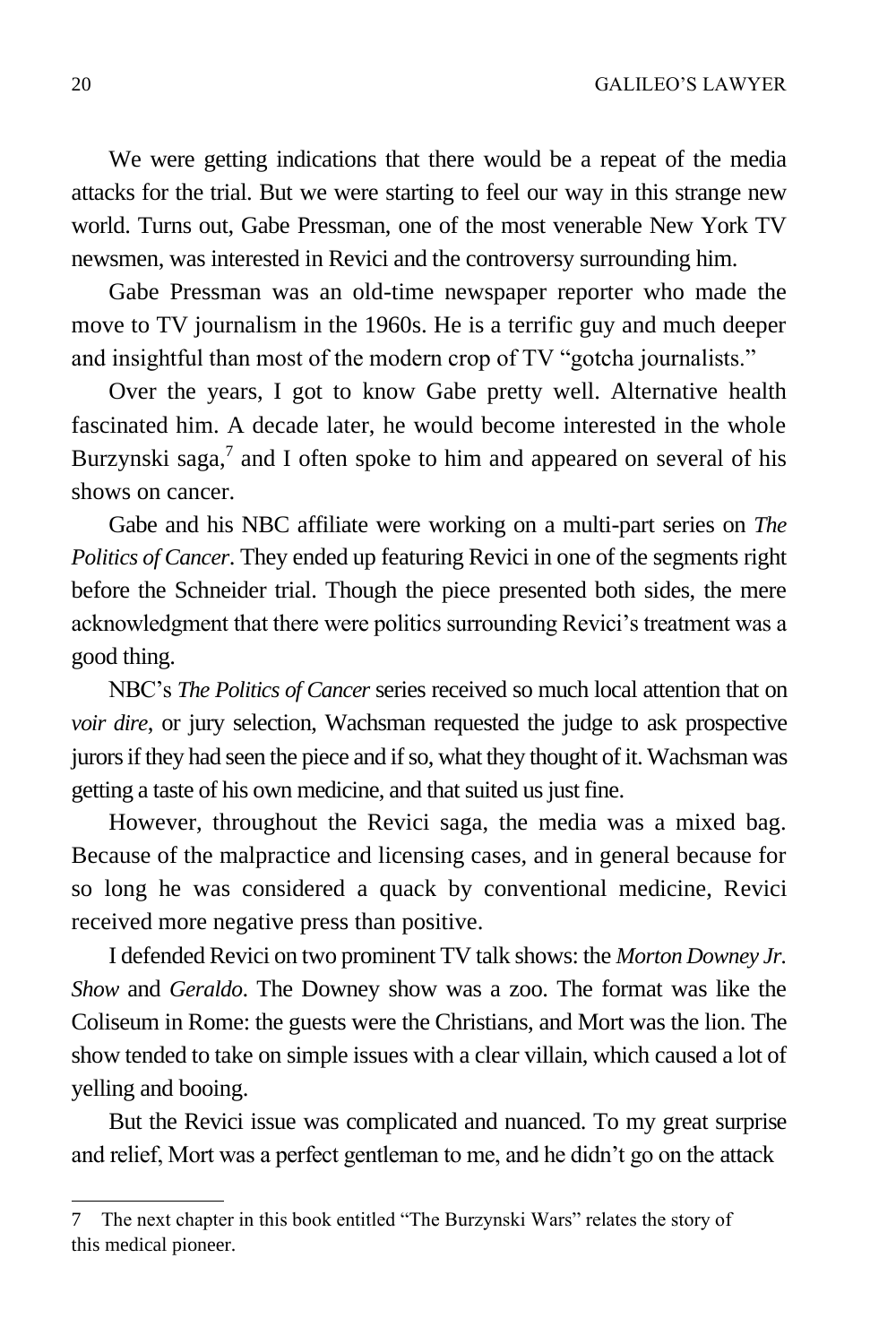the way he did with most of his guests. I only recently learned that Downey's producer was in our corner and that's the reason the show went well.

I had no such luck on *Geraldo*. Producers of these types of shows have a standard trick (which I didn't know at the time). They lie to you about the name of the segment. You think I would have agreed to appear if they had told me the name of the segment was "Doctors Who Maim Their Patients"?

They really sucker-punched me on that one. There were six guests. I sat next to a woman whose face had been butchered by a cosmetic surgeon who had let his chauffeur do the surgery. Her lawyer sat on the other side of her. There was a father whose son was killed by a surgeon who let an unlicensed person perform the surgery. His lawyer sat next to him. Harvey was there representing his three clients who supposedly were killed or maimed by Revici. And I was there representing Revici. When discussing Revici in the opening, Geraldo reluctantly admitted that Revici wasn't as bad as the other doctors mentioned in the show. (Yeah, and he was a whole lot better than the Nazi doctor Josef Mengele and Genghis Kahn too!)

Despite the ups and downs with the media, Sam and I were excited about this malpractice case. It was interesting. It was important. For better or worse, it was in the media, and we were going against one of the top lawyers in the field (according to him, anyway). So far, we were going toe-to-toe with Harvey. Well, at least we had vacated the default. But good things often end suddenly.

## *Things Go Bad Right at the Beginning*

We had ended the first trial day by picking the jury. Around ten o'clock that night, I got a call from Sam. He said that I was not going to believe what had just happened to him. I told him, "Sure I'll believe it." He insisted I wouldn't believe it. We went back and forth about whether I would believe him.

Finally, after he was convinced I would really believe him, he told me that he was working on the opening argument in his apartment when he got a call from a woman. She had gone to summer camp with Sam's sister and supposedly, she was trying to track her down. She had seen Sam several times when he went to see his sister at camp. Sam had no idea who she was, but he chatted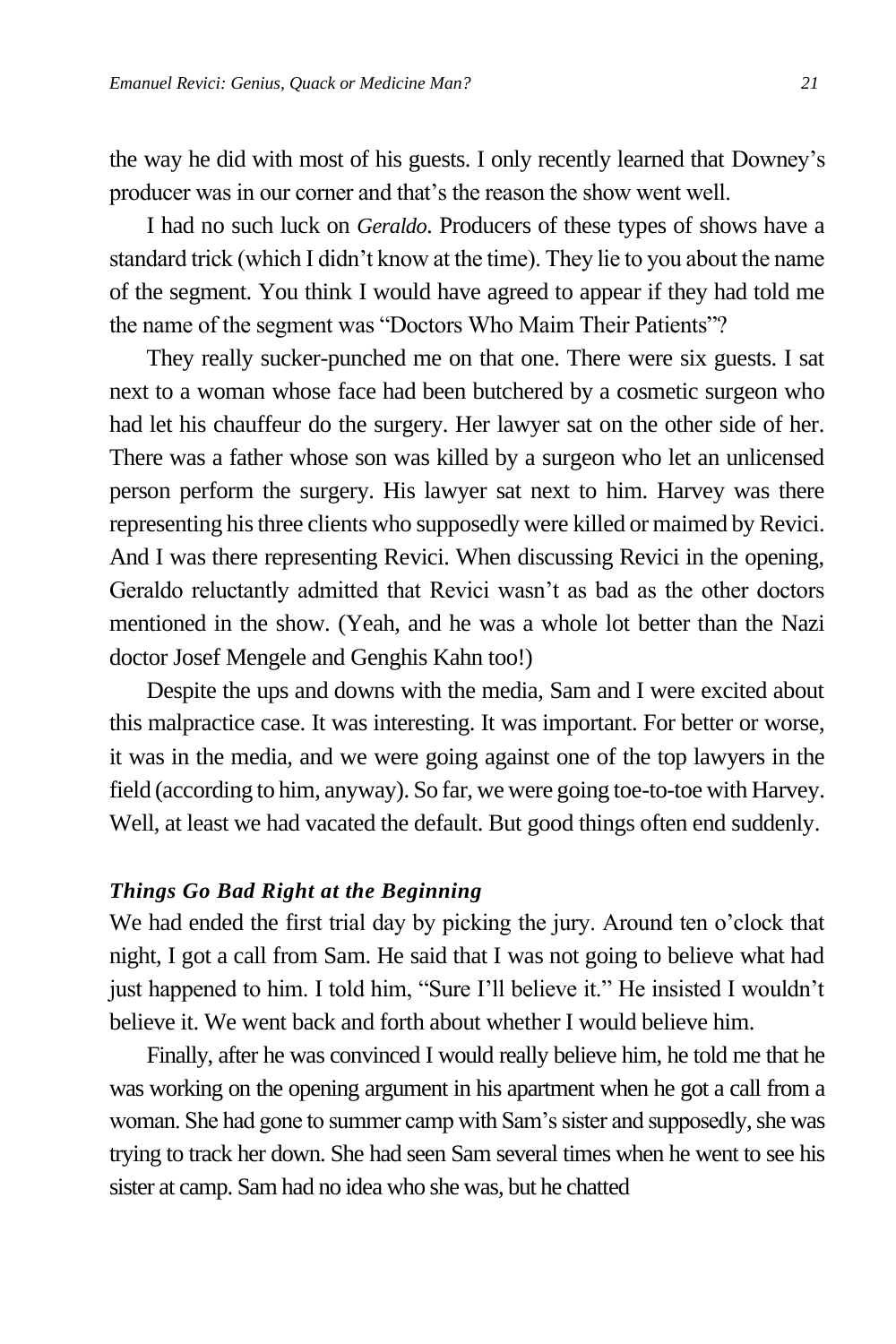amiably with the woman about his sister, the camp, and the good old days in general.

They talked about what she was currently doing, and she mentioned that she was living in New York City. He told her he was a lawyer, and that he was working on a big case.

Then she dropped the bombshell. "I know. I am juror number six." For the first time in his life, Sam Abady, the former world debating champion, was speechless.

In the old days of English common law, a jury consisted literally of people who knew the parties to the suit. Hence when they said "jury of your peers," they really meant it. But in the American legal system, jurors cannot know nor have any contact with the parties or their attorneys. The process of jury selection, or *voir dire,* includes making sure there is no connection whatsoever between a juror and the parties or their attorneys.

One of the main things a judge will explain after the jury is sworn in is that the jurors can have no contact with any of the parties or their counsel. Judges routinely explain that attorneys will look away when a juror passes by so as not to even make eye contact.

So after hearing this from the judge a few hours before, this moron decides to call up Sam just to talk about the good old days. Sam explained to her that what she had done was totally improper and that he would have to tell the judge in the morning and hung up. Then he called me.

This was bad. Judge Motley already didn't like Revici or either of his lawyers. Whenever we would appear, she would call Harvey "Dr. Wachsman." She seemed to think Revici was the scum of the earth, and we were just a half step up in the food chain. Now, we were looking at improper jury contact.

We talked it through, though more for the psychological reasons than for the planning. We had no choice. So the next morning, we went to see the judge. She was justifiably incensed.

She did not believe Sam just happened to get the call out of the blue. Unfortunately, she had chided Sam during his questioning during jury selection that he was being overfriendly with the prospective jurors, especially the female ones. So she blamed him.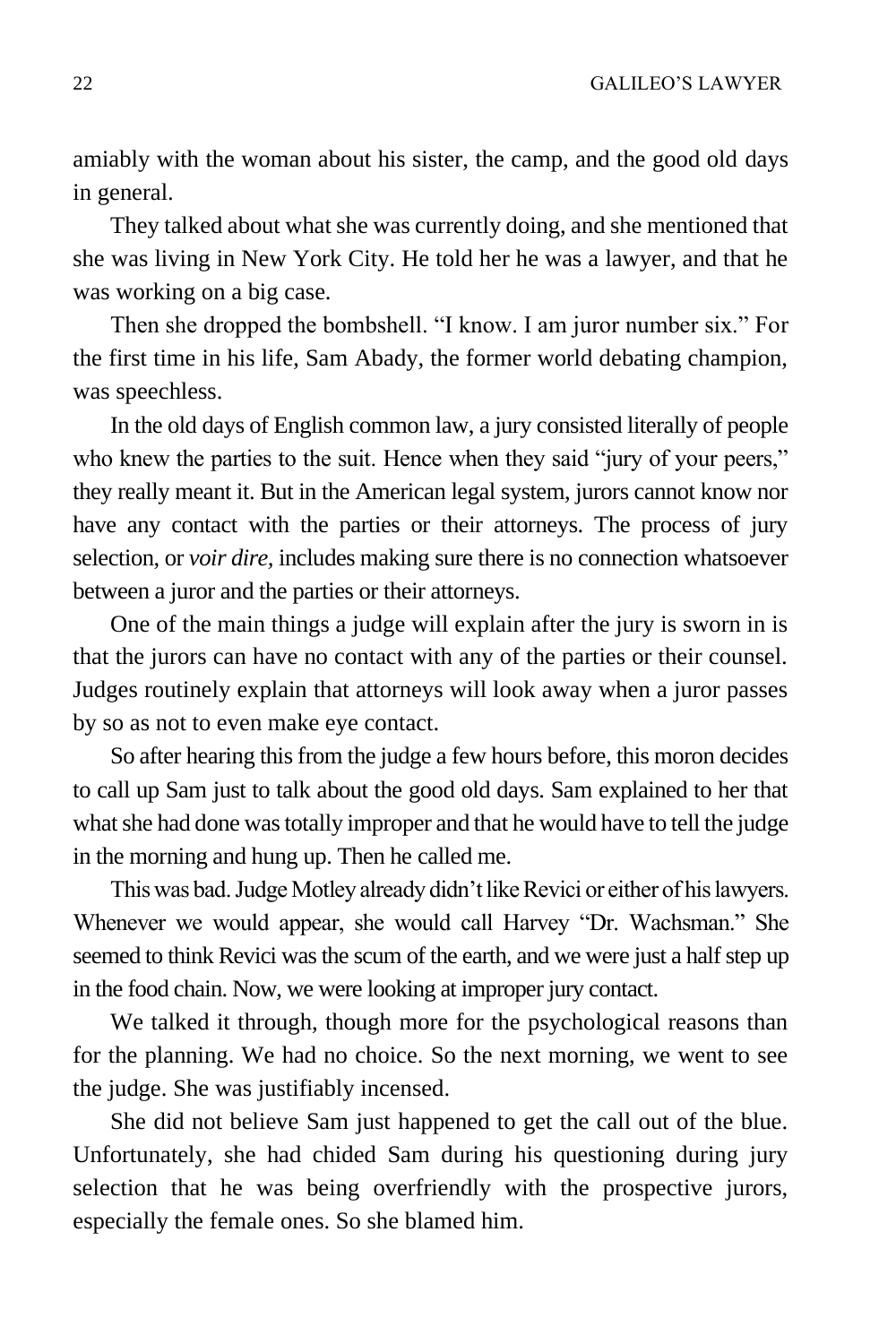She started talking about throwing him off the case and making me try the whole thing myself. I told her I was not prepared to try the whole case. "I'm just the motion man," I said. I was plenty worried, since I had not planned to do the opening.

Judge Motley then excused us and said she was going to interview the moron juror. Sam and I even had this crazy idea that she had been planted by Wachsman to shake us up. Well if he did, it had worked. We were plenty shaken up. My mind started racing as I began feverishly preparing some sort of opening. Also, for all we knew, the moron would lie and say Sam had called her.

We were called back to chambers after the judge finished with the juror. The soon to be ex-juror had told the truth and admitted she had called Sam. But the judge was feeling smugly prescient since she had warned Sam the day before about his conduct toward the female jurors.

She told us she was referring the matter to the U. S. Marshals Service and possibly the U. S. Attorneys office and that there would be a full investigation. She allowed Sam to continue. Of course, the juror was thrown off the case, and one of the alternates took her place. Not the best way to start a big federal trial.

## *Showtime*

Judge Motley brought the jury in, and we were ready to try the case. Sam and I must have looked like the guys on the Smith Brothers' cough drops box. We both had full beards. Sam was around five feet nine inches tall, dark complexion, and carried an extra forty pounds in his midsection.

Me, I was six feet and in decent shape, since I was a regular at the New York Health and Racquet Club. Because of my red hair and red beard, people said I looked like the Viking "Eric the Red." But with a suit and my black fedora hat, I could also have passed for an orthodox rabbi from Brooklyn.

On the other side was Dr. Harvey Wachsman; he was heavy, had thinning grey hair, had a shrill voice with a heavy Brooklyn accent, and was arrogant in the way that many medical doctors or lawyers can be (and he was both). Assisting him was one of his associates, Alice Collopy, who was in her mid-thirties,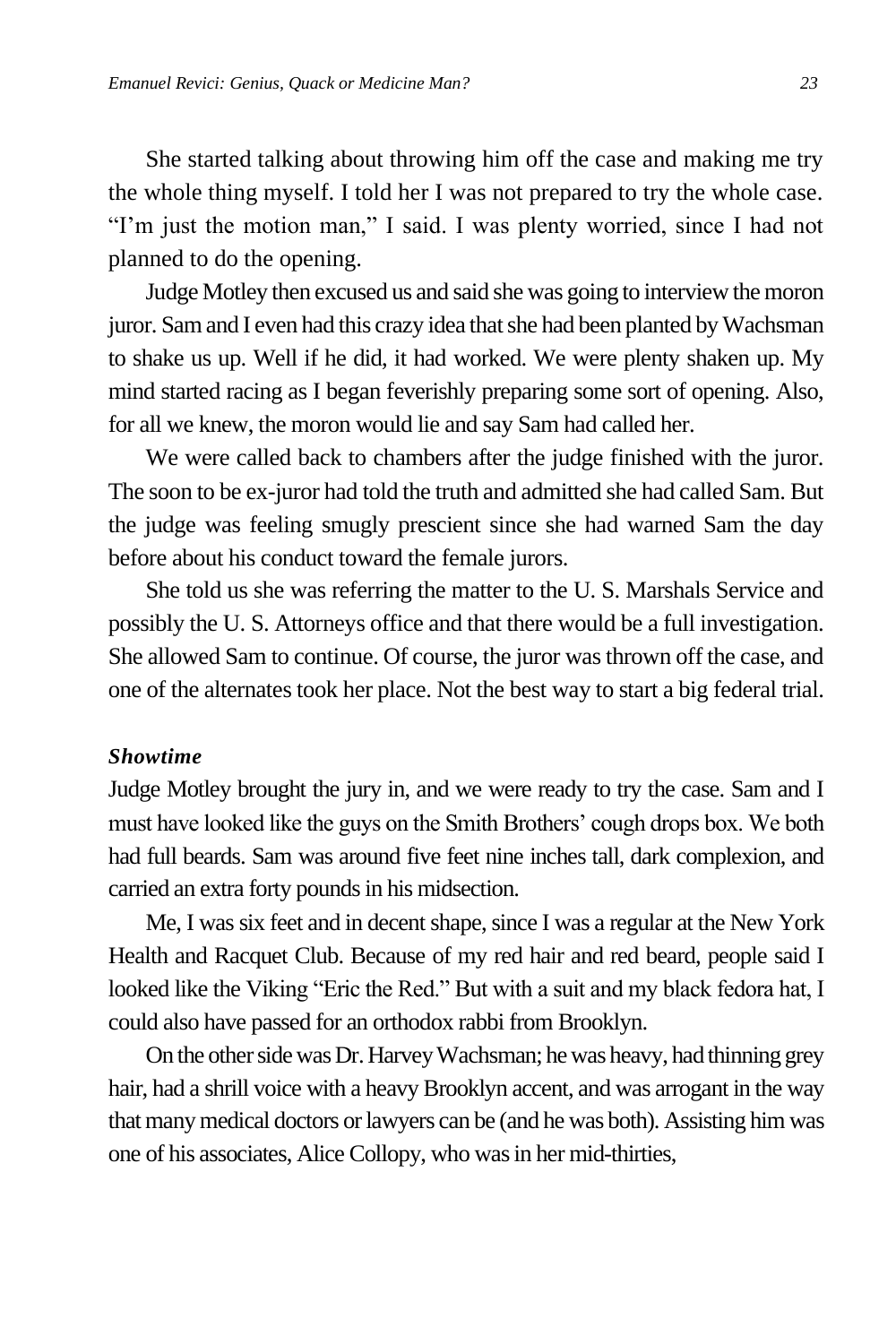short, attractive, and very stiff and formal. She was smart enough to be a good lawyer, competent, and much more detail-oriented than Harvey. She was a decent person. Harvey treated her like a lackey.

Wachsman as the plaintiff's counsel spoke first. To me, it was over the top and too aggressive. Since he was so good on his feet and because he had more trial experience than I did, Sam did the opening. He was terrific.

The plaintiff presents first in a civil trial and Harvey and Alice presented a well-organized case. Of course, they had Mr. and Mrs. Schneider testify. They also called two experts and one of the treating doctors. It was very solid, at least on the direct examination. They also called Revici as a hostile witness. Regrettably, he was probably their best witness.

We decided I would do the cross-examination of all of the plaintiff's witnesses, and Sam would handle Revici, our expert, and the closing. That played to Sam's strengths. Sam was excellent on his feet. But how do you cross-examine a woman who lost both her breasts and had a short life expectancy? What do you say to her husband?

## *A Light Touch*

I gave this much thought. Attacking them was out of the question. They obviously had gone through a difficult time. To avoid creating more sympathy for her, a light touch was needed.

So I did not ask her any questions about her dealings with Revici. Instead, I just had her go over her conversations with the four doctors who recommended surgery. We had all the medical records, and I had her explain each reference in every doctor's note that advised her to have surgery. She could not get too emotional about all this stuff. By the end of this back and forth, the jury understood that she had known the risks of not undergoing surgery before she ever stepped foot in Revici's office. That was about all I could do with her, and I was happy with that.

For the husband, I had something else in mind. After establishing that he had gone with his wife to most of the appointments with the other doctors, I only asked him one question. "Mr. Schneider, having heard these doctors tell your wife that she needed surgery and the risks she faced if she didn't have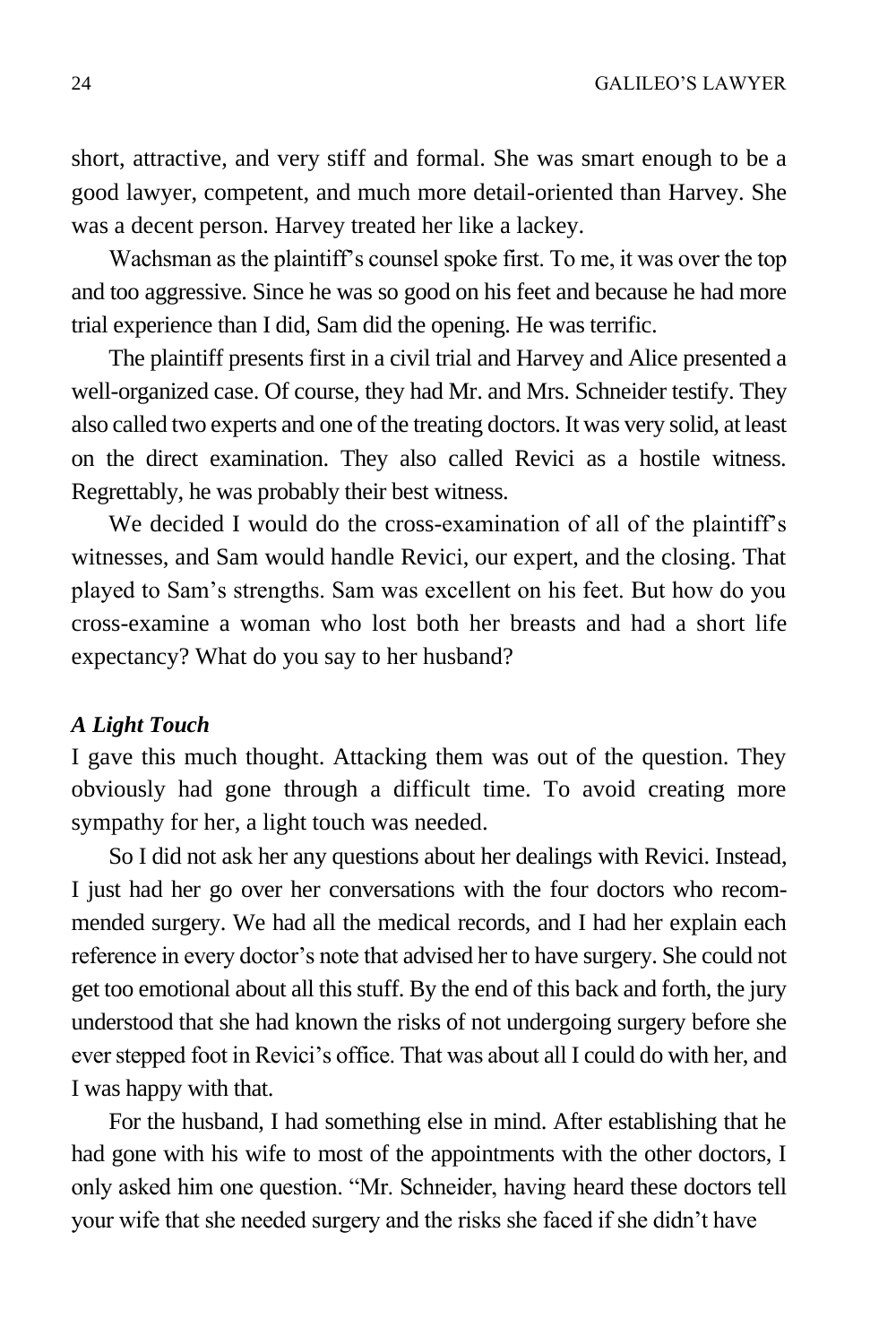it, as her husband, I ask you, why didn't you drag her to the operating room and make her get this life-saving surgery?" With noticeable resignation in his voice, he quietly said it was her choice, and she chose not to do it. I thanked him and sat down.

The treating doctor confirmed that Mrs. Schneider was advised to have surgery, and she knew what the risks were in not having it. This physician had excellent notes about her interactions with Mrs. Schneider. I just had her go over word-for-word what she told Mrs. Schneider and what Mrs. Schneider told her. By the end of the doctor's testimony, it was crystal clear that Mrs. Schneider knew that without the surgery she might die.

## *We Have Some Fun*

Wachsman called two experts. The first was from Harvard's physics department. His job was to establish that selenium was a dangerous chemical. I think they called him because he worked at Harvard. He was not a medical doctor, let alone an oncologist, and he didn't seem to know much about selenium. I thought about trying to strike him as a witness or challenge his credentials, but instead, I decided to have some fun with him.

We did some medical research and pulled up every article about selenium published in the past twenty years, and every article about a couple of other medications. Those were the days of dot-matrix, continuous-feed printer paper. When we printed up the lists of articles, it was a lot of pages, maybe fifty or a hundred pages of just the names and citations of the scientific articles (and some other lists).

So on cross, I just started reading the names of the articles and where they were published (and most were published in reputable journals, at least as far as I and the jury knew). One by one I read them.

In order to discuss an article with an expert, you have to first ask the expert if he is familiar with the article. If he says he is, you can ask him questions about the article. But if he isn't, you can't ask him about the article. This Harvard professor was not familiar with the first article on selenium, so I moved to the second. Nope, he didn't know that one either. I went down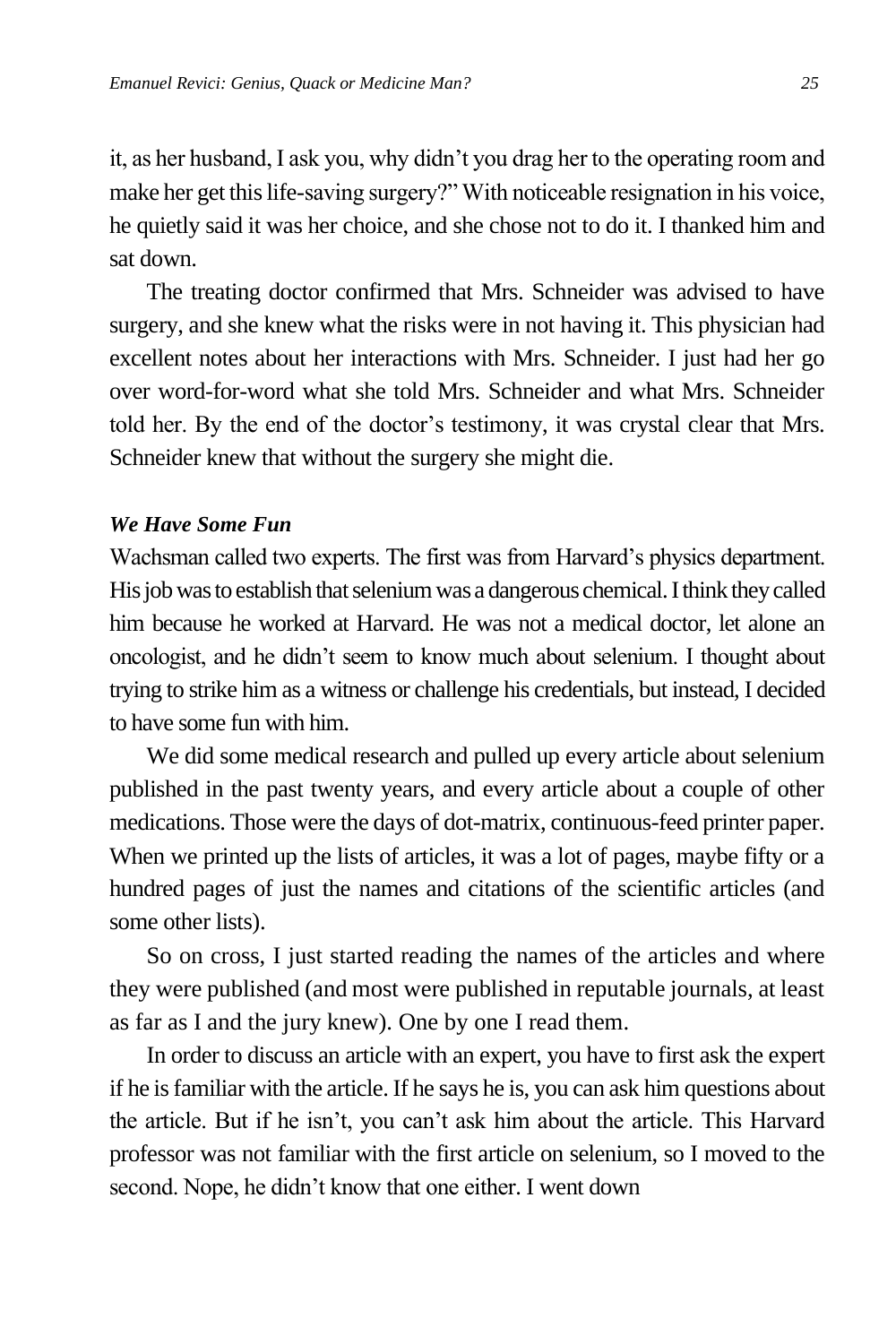26 GALILEO'S LAWYER

my list, quoting the title of each article about selenium and where it was published. He was not familiar with a single one of them.

All of these articles had titles like "The Use of Selenium to Prevent and Treat Tumors." So he didn't look so much like an expert on selenium since he had not heard of any of these articles. And the jury was hearing about all these wonderful articles about the magical anti-cancer properties of selenium.

After going through about a dozen such articles, the jury was seeing me appear to get frustrated, since I was not able to discuss any of these articles with him. Actually, I was hoping he had not read any of the articles, because that made two of us. I hadn't read a single one of them either. All I had were the names of the articles.

I then asked the judge for a moment to look through all the pages of the articles. At that point the fifty attached pages somehow started to unfold and fall to the floor like an expanding accordion, page after attached page. I clumsily tried to stop the pages from unraveling. (The clumsy part was no act.) I eventually retrieved all the attached papers from the floor, but it took some time, as I was having some trouble putting them back together. All this time, everyone was waiting for me to continue. As I finished putting the pages back together, I told the judge I had no further questions. I think the point was made.

## *It's Hard to Argue with a Guy Who Is Right*

I had a much tougher time with the second expert. Dr. Robert Taub was a highly trained and very articulate oncologist who worked at Columbia Presbyterian Hospital. His job in the case was to establish that the standard of care for stage I breast cancer was surgery and that it was a completely curable disease. He also opined that faced with a patient with this diagnosis, it was the physician's job to convince the patient to undergo surgery and that there was no other rational choice. If a patient would not follow the advice, then the doctor should turn the patient away rather than give experimental treatment. I worked hard crossing him but got nowhere. The problem was that he just made too much sense. I thought Revici was incredibly arrogant to treat the patient with his brown dropper-topped bottles given how curable the disease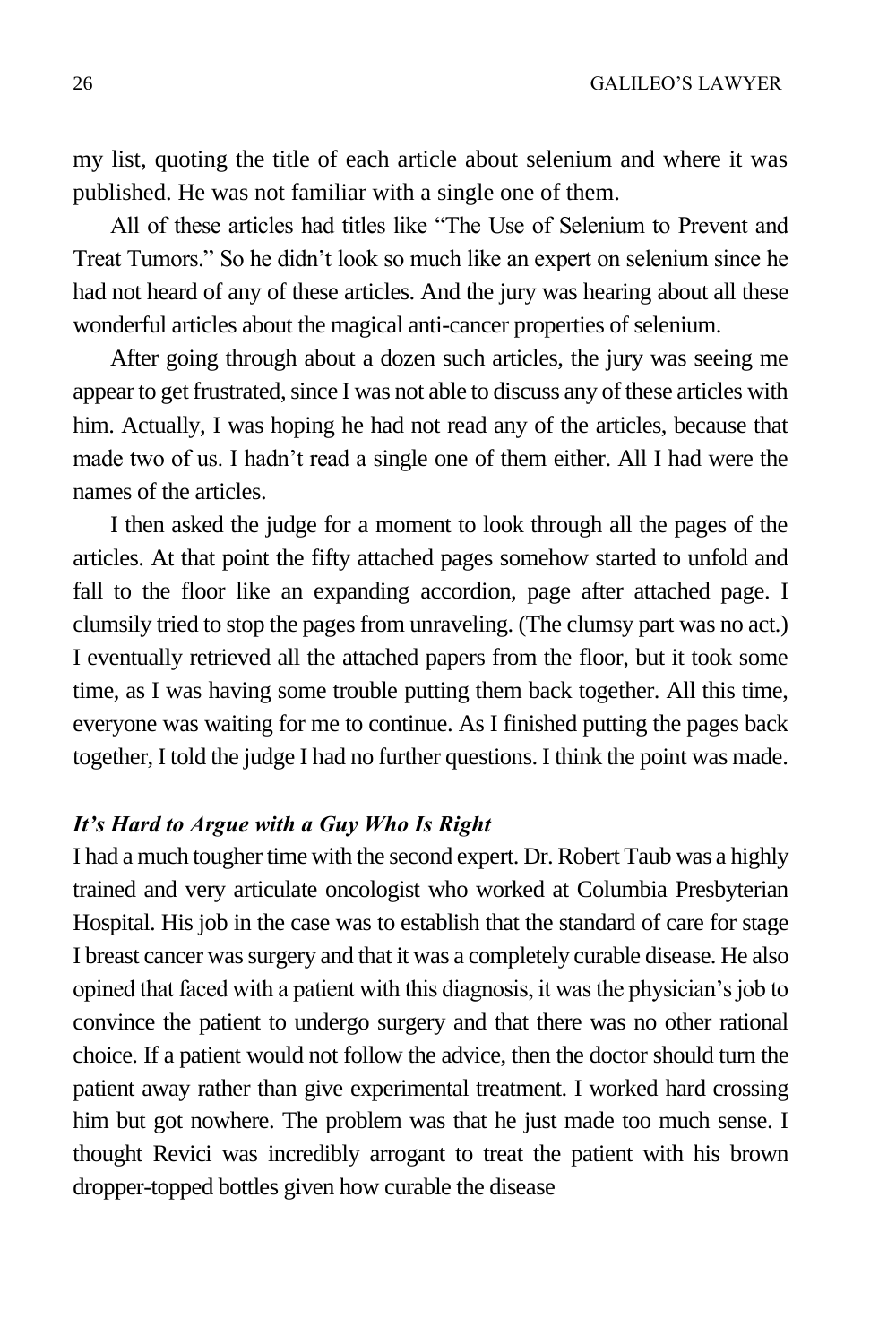was and given the fact that the chances of cure dramatically diminishes the more the tumor is allowed to grow. But what if the patient simply refuses and insists on unconventional treatment, I asked Taub over and over again. Suppose the patient goes to four doctors or ten and she still refuses? And Taub kept coming back to his statement, "The doctor's job is to ensure that the patient gets the best treatment possible." But what if the doctor also recommends surgery, but agrees to treat the patient with medications and maybe tries to talk her into to surgery later on? "No, that's not enough. She needs surgery. Giving her anything else is malpractice." I'm not sure what the jury thought about all this, but I felt that I did not neutralize his testimony.

## *Revici Takes the Stand*

The only other witness Wachsman called was Revici, and that didn't go well. We had tried to prepare Revici, but that proved to be impossible.

By that time, Revici was close to ninety. Despite fifty years in the United States, his English was very poor. Also, maybe because he was so old or so fixed in his ideas, it did not matter what question he was asked, he would answer the question he wanted to answer. (Politicians do that also, so maybe it was not his age that caused him to behave this way.)

During most of his answers, the judge had to instruct Revici to answer the question and not give soliloquies irrelevant to the question or to the lawsuit. He would turn and look at her and say, "Of course, of course." Then he would do the exact same thing on the very next question. But it did not matter, since most of what he said was unintelligible to the jury and everyone else in the courtroom.

Sam's future mother-in-law was watching the trial. She was married to one of England's most prominent physicians. After listening to Revici on the stand for a few hours, she commented to us, "I wouldn't let that guy treat my dog." I guess the disaster that was Revici's examination had a silver lining. What kind of idiot would allow this guy to treat a patient for stage I breast cancer, and how can anybody think that this doddering old fool could have a cure for cancer? That was not the impression we were trying to make on the jury, but those were the cards we were dealt. Sam tried to revive Revici by calling him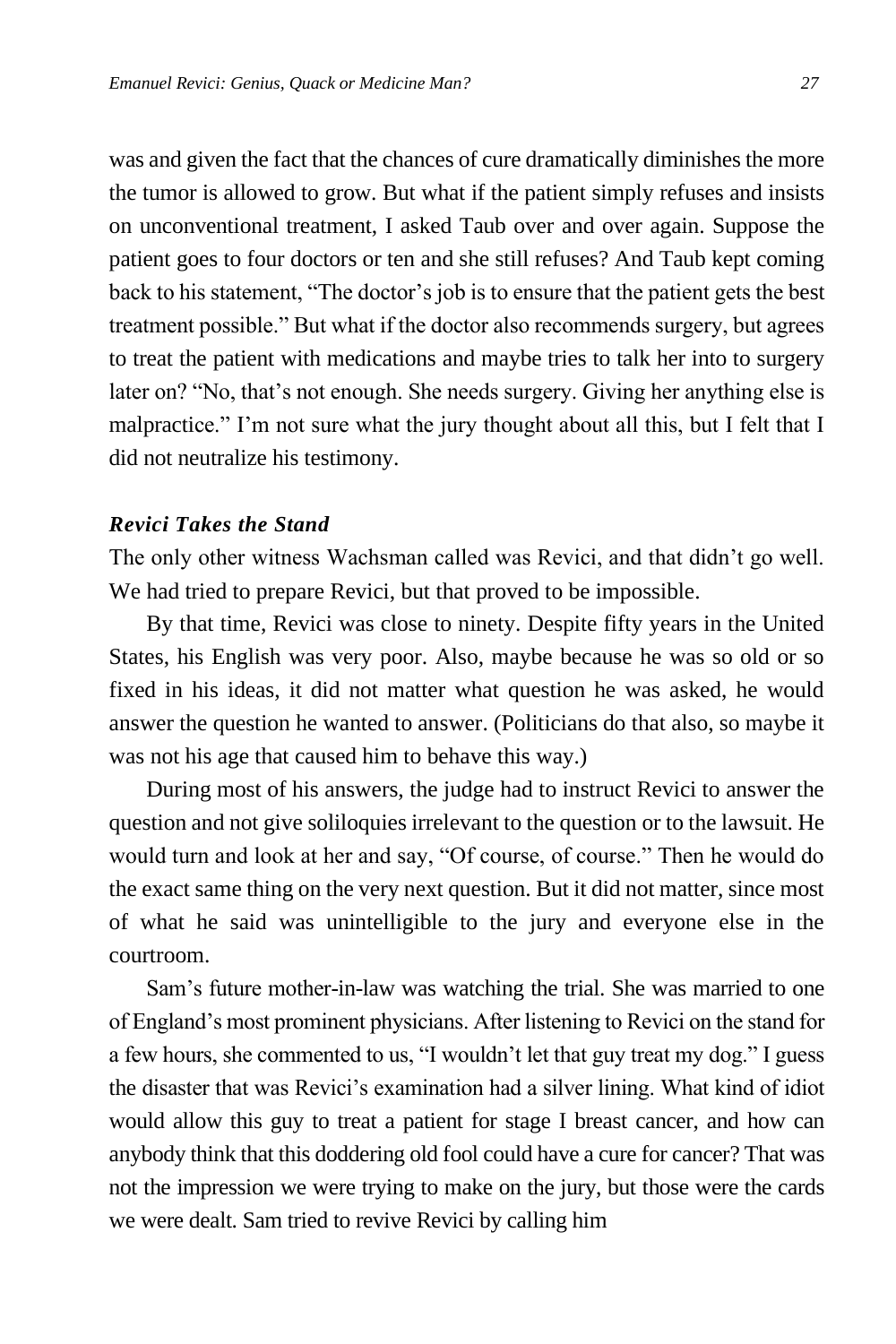as our witness in the defense case. But it did not help. Revici gave Sam as hard a time in answering questions as he had given Wachsman. I think everyone in the courtroom was relieved when Revici left the stand the second and final time.

Sam did the direct examination of our expert, Gerhard Schrauzer. Dr. Schrauzer was very professional, and you could see he was one of the world's experts on selenium. Schrauzer testified extensively about all of the research showing the benefits of selenium on cancer. The contrast between him and the Harvard physicist was not lost on the jury. After Dr. Schrauzer testified, we rested.

And that was it, or so we thought. All in all, it had not gone too badly for Revici. Only Taub (and Revici himself) had done us any real harm. Up close, Wachsman was surely a very competent attorney, but he was no Clarence Darrow. He was loud and abrasive. I thought it would be hard for a jury to like him. His assistant, Alice, handled some of the witnesses, and to us, she seemed more effective and certainly more likeable.

More importantly, they didn't present an overpowering case. All of their witnesses agreed that Mrs. Schneider was repeatedly told she needed surgery, but she refused, despite the pleas from all her doctors and her husband. So we were feeling good and maybe even confident.

But Wachsman still had something up his sleeve. He announced that he had a rebuttal witness. Rebuttal witnesses are witnesses presented by the plaintiff after the close of the defendant's case. The advantage of this tactic is that there is no pre-trial discovery of rebuttal witnesses. That is because they are supposed to be used only to rebut matters brought out in the defense case that could not have been reasonably anticipated.

Harvey was not going to rebut anything. He just made a tactical decision to put part of his case-in-chief as rebuttal evidence. This quickly became clear once we figured out who the rebuttal witness was and what he was going to say.

## *Enter the Quack-Busters*

The world of alternative health has always been polarizing. Proponents are adamant supporters. Now, the big players in the alternative health field are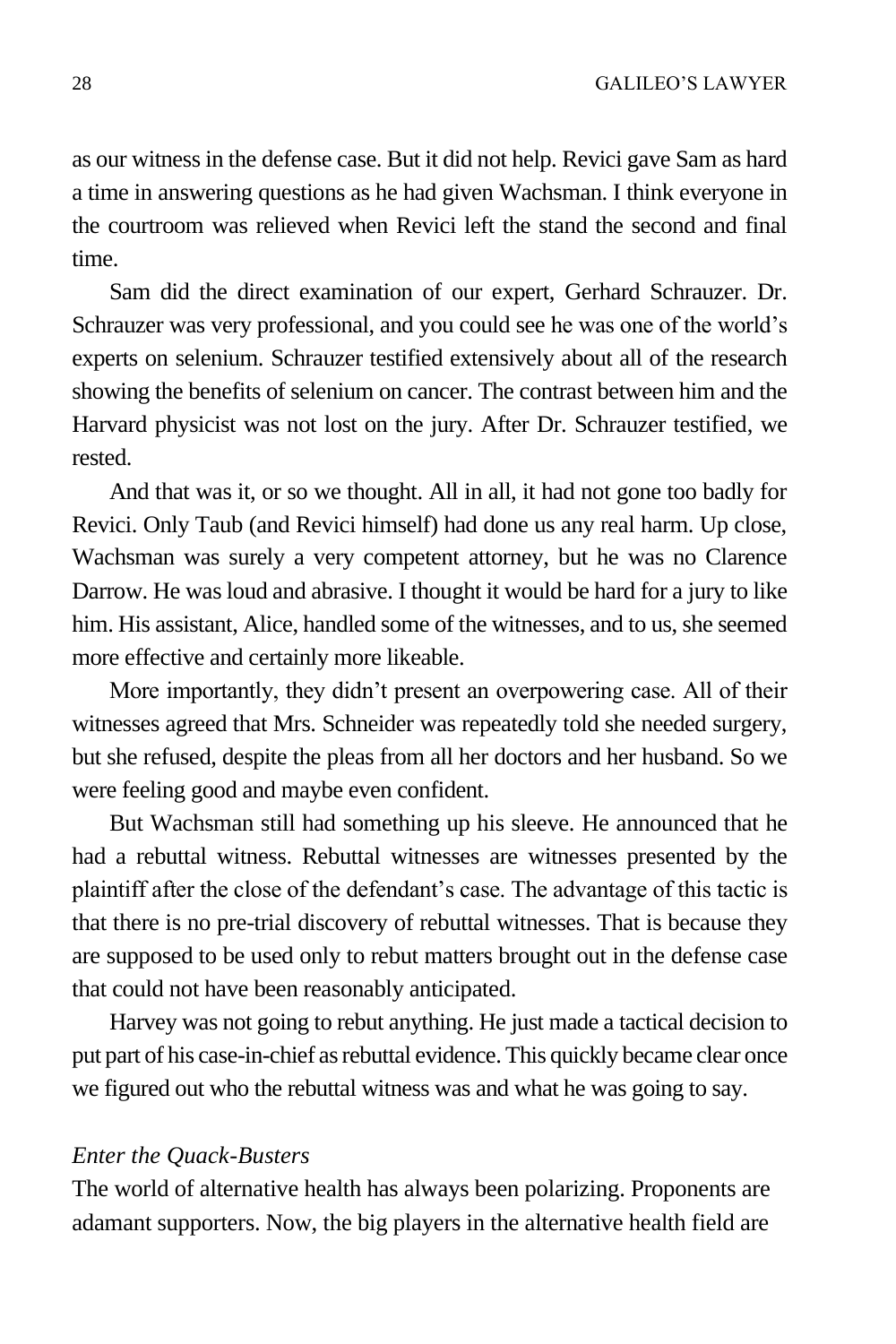people like Andrew Weil, Deepak Chopra, Gary Null, and Kevin Trudeau. Some of these folks have been around for twenty or thirty years, but they did not have the following they do now. The alternative health community back then was small, unsophisticated, unorganized, and not well funded. That was not the case with the opposition.

Then and now, there are many opponents to anything alternative, simply because these remedies have not been proven by controlled clinical trials to be safe and effective. Well, duh, that's why they're called "alternative." If a remedy is proven, then it is not alternative or unconventional.

The opponents seemed to be organized and very well-funded. They called themselves the "quack-busters." Their stated goal was to debunk alternative remedies and attack alternative health practitioners.

The quack-busters developed a not-so-secret list of the country's hundred biggest medical "quacks." They rated the practitioners by using a "ding dong" index. "Ding dongs" were like star ratings for restaurants or hotels. The more "ding dongs," the bigger the quack.

The core group of quack-busters included (the late) John Renner, Stephen Barrett, William Jarvis, and Grace Powers Monaco.

But by far the most rabid quack-buster of them all was Victor Herbert. The first time I heard his name was when Harvey Wachsman announced that Dr. Victor Herbert would be his sole rebuttal witness. We protested to the judge and argued that he was not a true rebuttal witness.

By this time, the judge was even more hostile toward Revici and his lawyers. She would do anything she could to see that Revici would be found liable, and allowing Wachsman to call the premier quack-buster would greatly help the cause. However, with imperial-like magnanimity, she did allow us a short break after his direct examination to prepare his cross.

Wachsman had given us a copy of Herbert's *curriculum vitae* (C. V.) right after he announced he would be calling him. It was an amazing document. It was hard to believe that one person could have done all he claimed to have done in only one lifetime. He was a medical doctor, of course, and had taught at many top universities. He worked for the government, published dozens and hundreds of papers and books, lectured around the world, and was an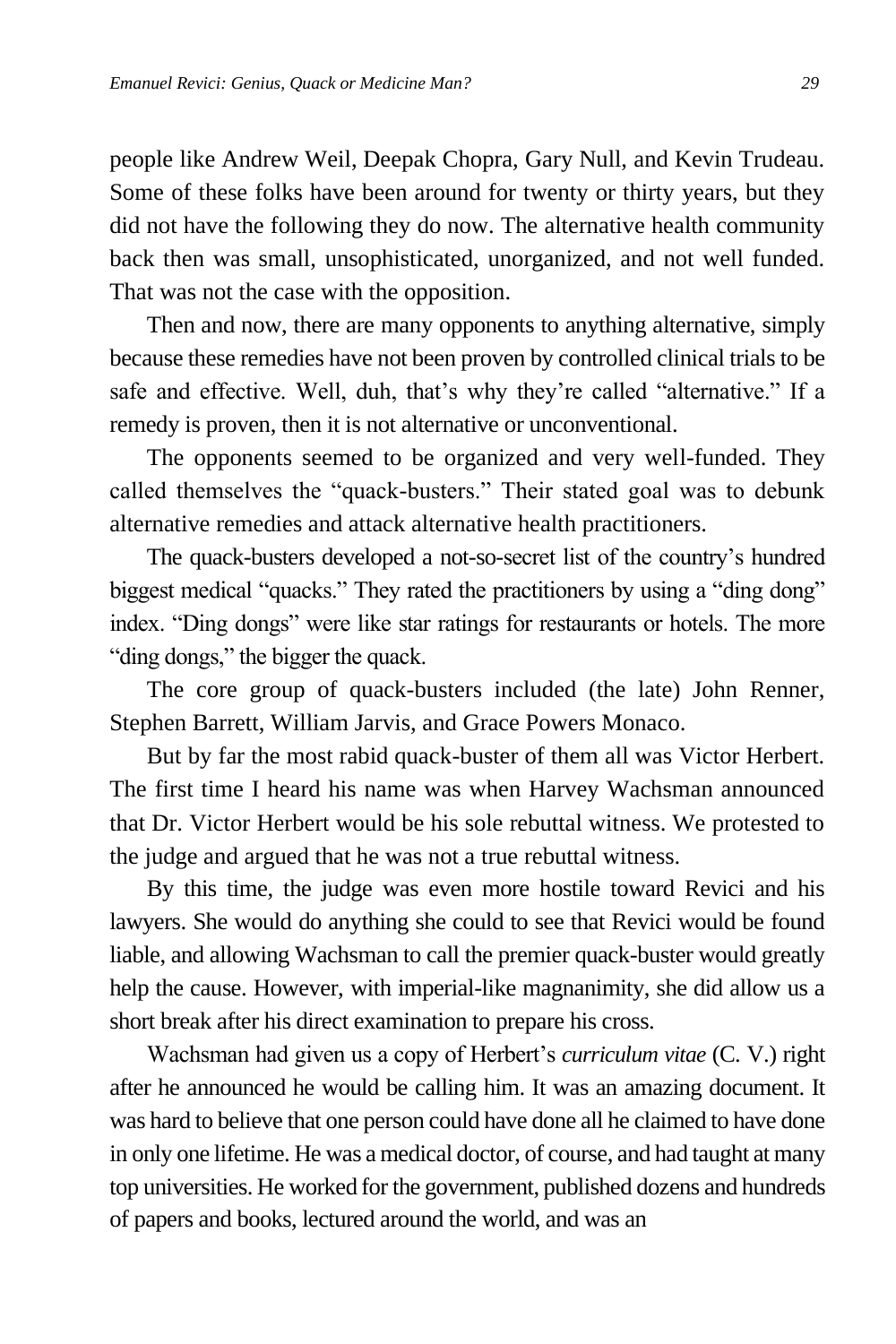adviser to numerous companies and industries. He was a lieutenant colonel in the Green Berets. And he was an attorney licensed in several jurisdictions.

But he came to court because he was a self-proclaimed quack-buster extraordinaire. According to Herbert, he went around the country doing what he could to protect the public from quacks like Revici. He felt bad for all the people who Revici and his ilk duped, defrauded, and maimed.

According to Herbert, Revici was one of the cruelest killers in the world, and those were the words he used. Herbert said that Revici's treatments had been thoroughly refuted, debunked, and rejected twenty or thirty years ago. He claimed that Revici knew they did not work and still continued to dupe people into taking his worthless treatments.

This guy was killing us. He was smug, arrogant, but very straightforward. His legal training was evident. Sam raised numerous objections, most of which were overruled by Motley. It was brutal.

I spent the break calling a couple of the alternative health advocates to see what I could find out about Herbert. Apparently, he was a consultant to the sugar lobby and received money from "big pharma" (i.e., the pharmaceutical industry) and other conventional health institutions. He was also vehemently opposed to vitamins and nutritional supplements that were being sold to consumers. I did not come up with much.

Sam did what he could in cross-examining Herbert. They argued a lot, and the best thing Sam did was to show that Herbert was an arrogant, argumentative, self-assured jerk. Between the direct and cross-examination, we hoped that the jury would understand that Herbert was just a biased medical hit man.

As Herbert was leaving the stand, he and Wachsman exchanged selfsatisfied, congratulatory grins. They had sunk Revici, or so they thought. That little exchange really ticked me off. Looking at them look at each other, I decided I was going to get both of them (and eventually, I did).

## *Finally It's Over, but We're Not Finished*

After Herbert testified, the case was ready for summations. We were given a little time to prepare. Sam didn't do any overt preparation. We just sat around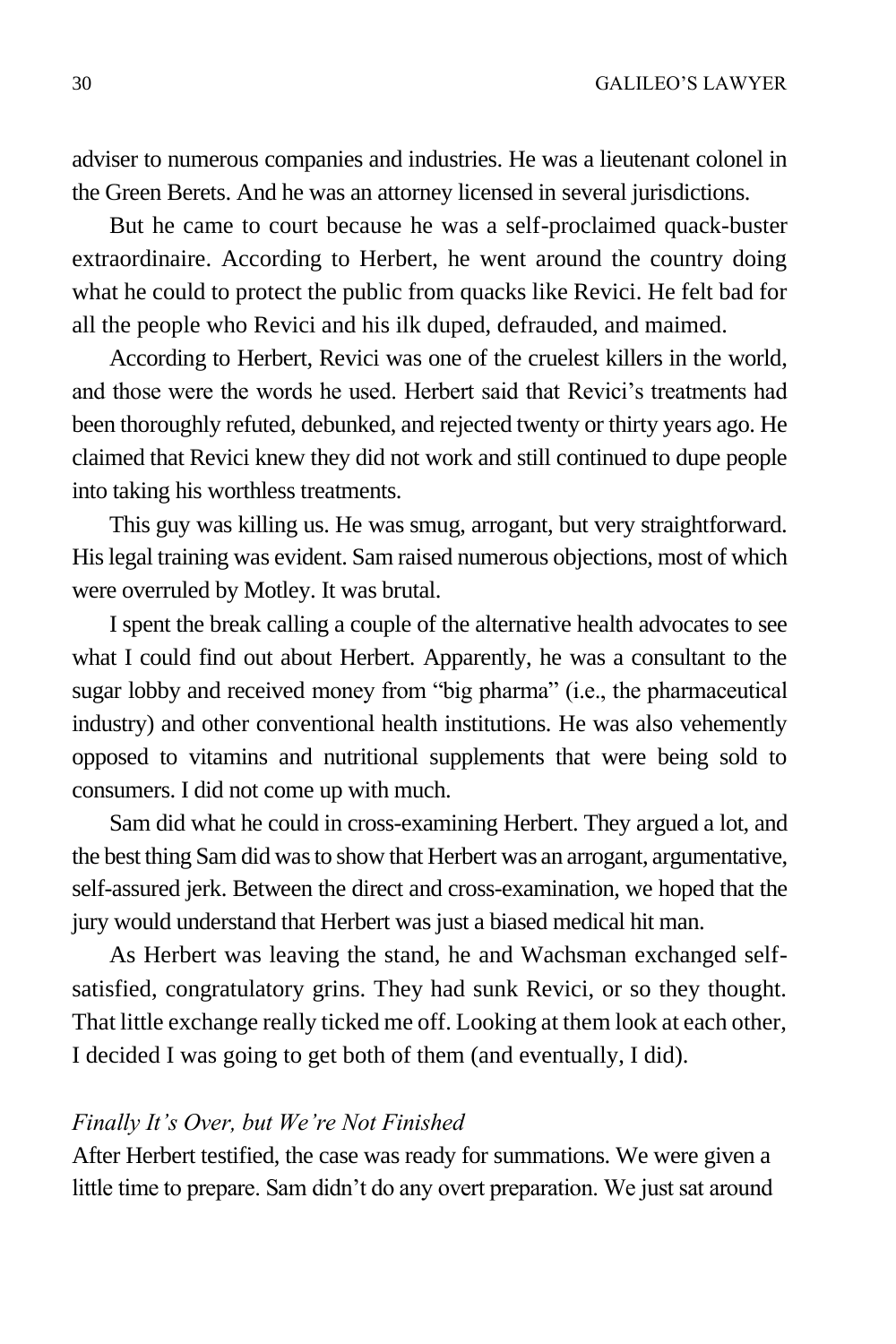and talked about the case, and I guess Sam cogitated unconsciously. He had been working on the case for several weeks and like some talented lawyers, he worked best unconsciously.

By this time, we had what is called a charging conference, which is when the lawyers get together with the judge to discuss the jury charges. Judge Motley had rejected our request to give an express assumption of risk charge. As much as I disliked her and felt that she was prejudiced against Revici and us, I couldn't fault her for not issuing the jury charge. New York law did not recognize the affirmative defense of express assumption of risk to a malpractice action. As a federal district judge, she did not want to create this defense and certainly not for a doctor like Revici.

We did get the comparative negligence or implied assumption of risk charge. We thought the jury understood that Mrs. Schneider knew and appreciated the risk of forgoing surgery, so we thought we had a good chance of having the damage award reduced. We also thought we had thoroughly discredited Wachsman's fraud and lack of informed consent claims.

Wachsman did a good job closing. He was still annoying (at least to me), but he had good points and made them very effectively. Sam was excellent. He spoke without any notes. He talked about freedom of choice, the right of patients to make even bad decisions, and how important it was that people be allowed to choose unconventional therapies. After he finished his closing, Motley appeared annoyed. I think she was concerned that Sam might have convinced the jury to find in Revici's favor.

After the summations and the reading of the jury charges, the jury retired to deliberate. They were out some time, but eventually they came back with a verdict.

The jury was given a special interrogatory form that asked them specific questions. We won outright on fraud and lack of informed consent. The first question on the malpractice claim was whether Revici's treatment was a departure from the accepted standard of medical care. We basically conceded that his experimental treatment for a curable cancer was a departure from the accepted standard care. The jury saw it that way.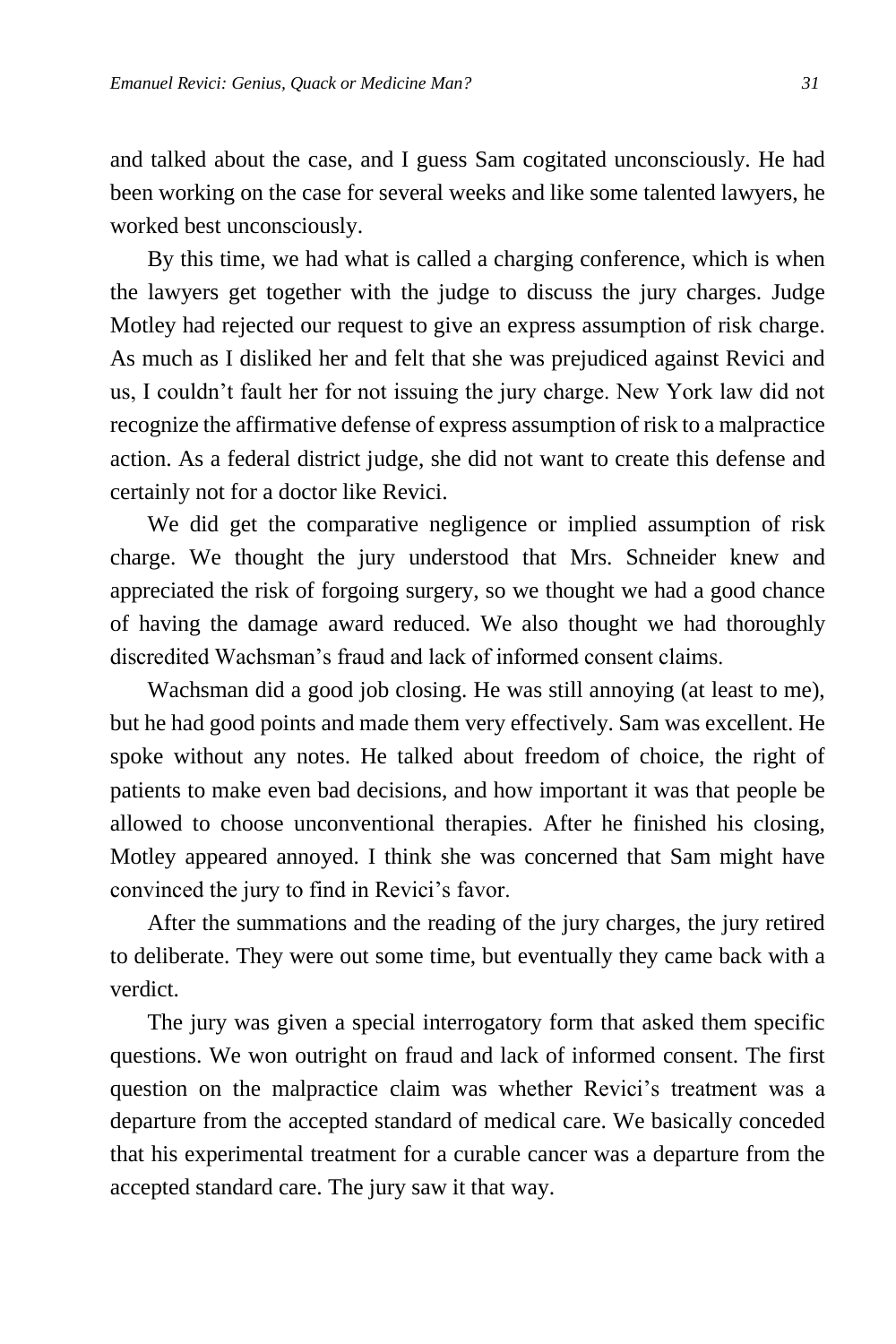The jury also found that Revici's departure was the proximate cause of injuries sustained by Mrs. Schneider. As to damages, the jury awarded her \$1,050,000.

The next interrogatory was on our comparative negligence or implied assumption of risk charge. Was Mrs. Schneider's conduct partially responsible for her injuries, and if so, what percentage was she responsible? The jury found that she was fifty percent responsible, which was basically as much fault as they could assess against her.

So the bottom line was that Wachsman had obtained a verdict for \$525,000. It could have been worse, and Wachsman was probably expecting more. So ended the first Revici trial, but we were far from finished.

## *The Schneider Appeal*

We felt strongly that, in light of the donkey case, New York was ready to adopt an express assumption of risk defense to medical malpractice, regardless of whether a federal district court judge would give the instruction. So everyone was clear that we would take the case up on appeal to the Second Circuit Court of Appeals.

We agreed on a reasonable fee with Revici's supporters and we started preparing the necessary paperwork. Revici did not have a lot of cash back then, and he also did not have any free assets, as we had taken a lien on his brownstone to secure our attorney's fees and also for some protection against the possible judgment.

The filing of an appeal does not automatically stop collection efforts on the judgment. Therefore, the losing defendant usually posts an appeals bond that acts to stop the victorious plaintiff from attempting to collect on the judgment. Revici did not have the cash or securities to post a bond to secure a half-milliondollar judgment. But interestingly, throughout the duration of appeal, Wachsman never seriously attempted to collect on the judgment.

Appeals usually take at least a year. The trial transcript has to be prepared, corrected, and sent to the parties. Then the record or paperwork of the case has to be prepared and transmitted to the appellate court. In this case, it did not have to travel far since the Second Circuit Court of Appeals was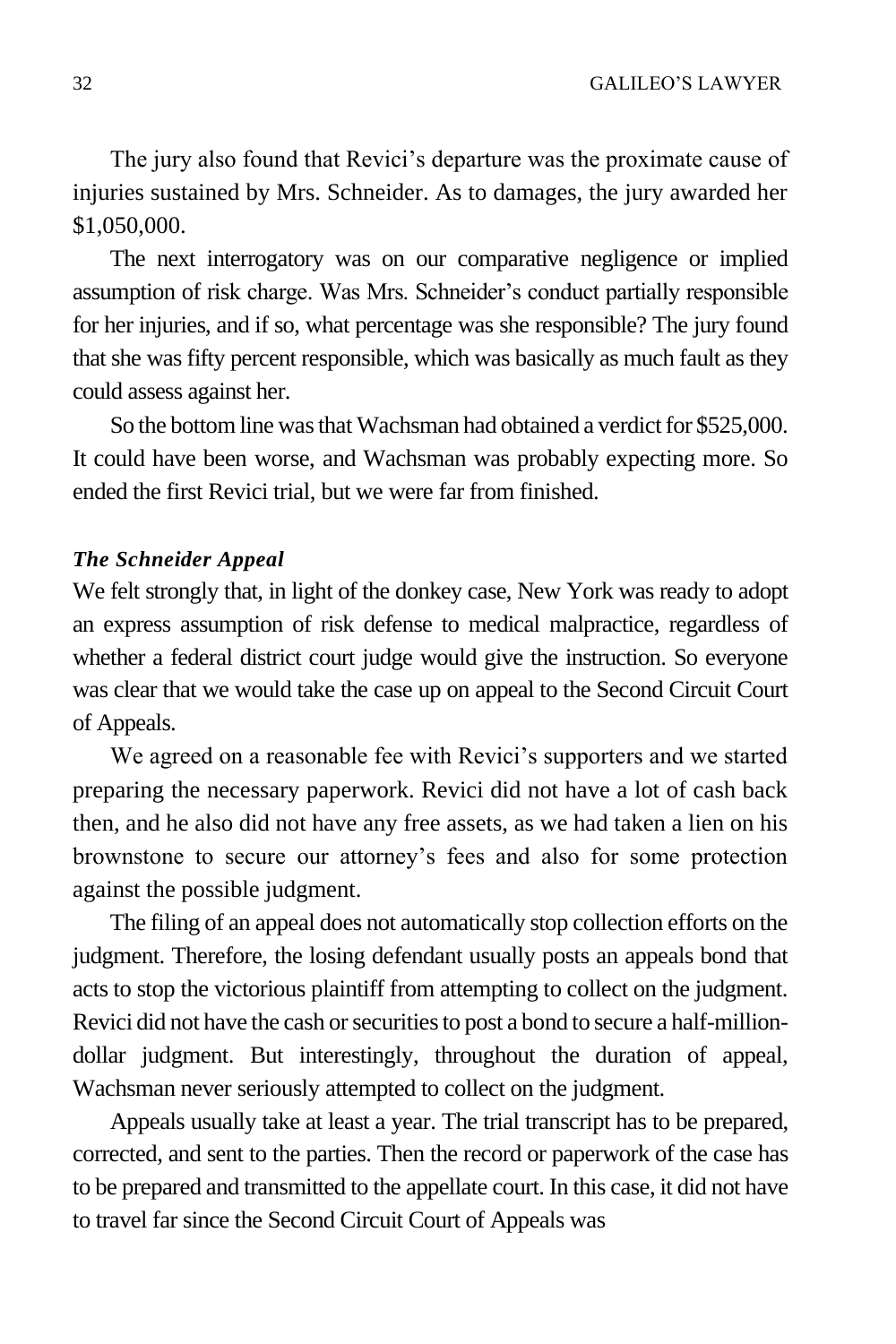in the same building as the district court, in downtown New York at Foley Square.

Then the parties write briefs in support of the appeal. The appellant, the party filing the appeal, writes the first brief. The appellee then responds. And finally, the appellant is given an opportunity to submit a reply brief. In most appeals of civil trials, the judges call for oral argument, and the judges requested it in our case.

Sam was busy with other things and could not spend any significant time on the appeal. By that time, one of Sam's good friends, an extremely able attorney named Matt Dineen, was working with us, and Cathy Helwig was still helping out. Matt, Cathy, and I did the briefs. We argued all kinds of issues like evidentiary errors and the Victor Herbert trick. However, the main thrust was the jury charge and, in particular, the judge's failure to give the express assumption of risk defense.

Sam did the oral argument and it went smoothly, for us anyway. The judges seemed swayed by the fact that Mrs. Schneider voluntarily chose to forgo surgery and instead chose to undergo Revici's questionable treatment. They gave Alice Collopy, who argued the appeal for Mrs. Schneider, a hard time.

In a few months, we received the decision. The Second Circuit overturned the jury verdict, holding that the trial judge committed reversible error by not giving the express assumption of risk defense as a complete bar to recovery. As the Second Circuit stated, "While a patient should be encouraged to exercise care for his own safety, we believe that an informed decision to avoid surgery and conventional chemotherapy is within the patient's right 'to determine what shall be done with his own body."<sup>8</sup>

It was a complete victory. Back then, there were not many legal victories in the alternative health community, so news of the Second Circuit's decision spread throughout the country. Sam, and to some extent our firm, was heralded as the great white hope amongst alternative health practitioners. Sam was invited to speak at conferences, and we ended up landing a number of other clients in the field, including the ever-increasingly popular diet doctor, Robert Atkins.

<sup>8</sup> For the legally interested, *Schneider v. Revici* is reported at 817 F.2d 987 (2nd Cir. 1987).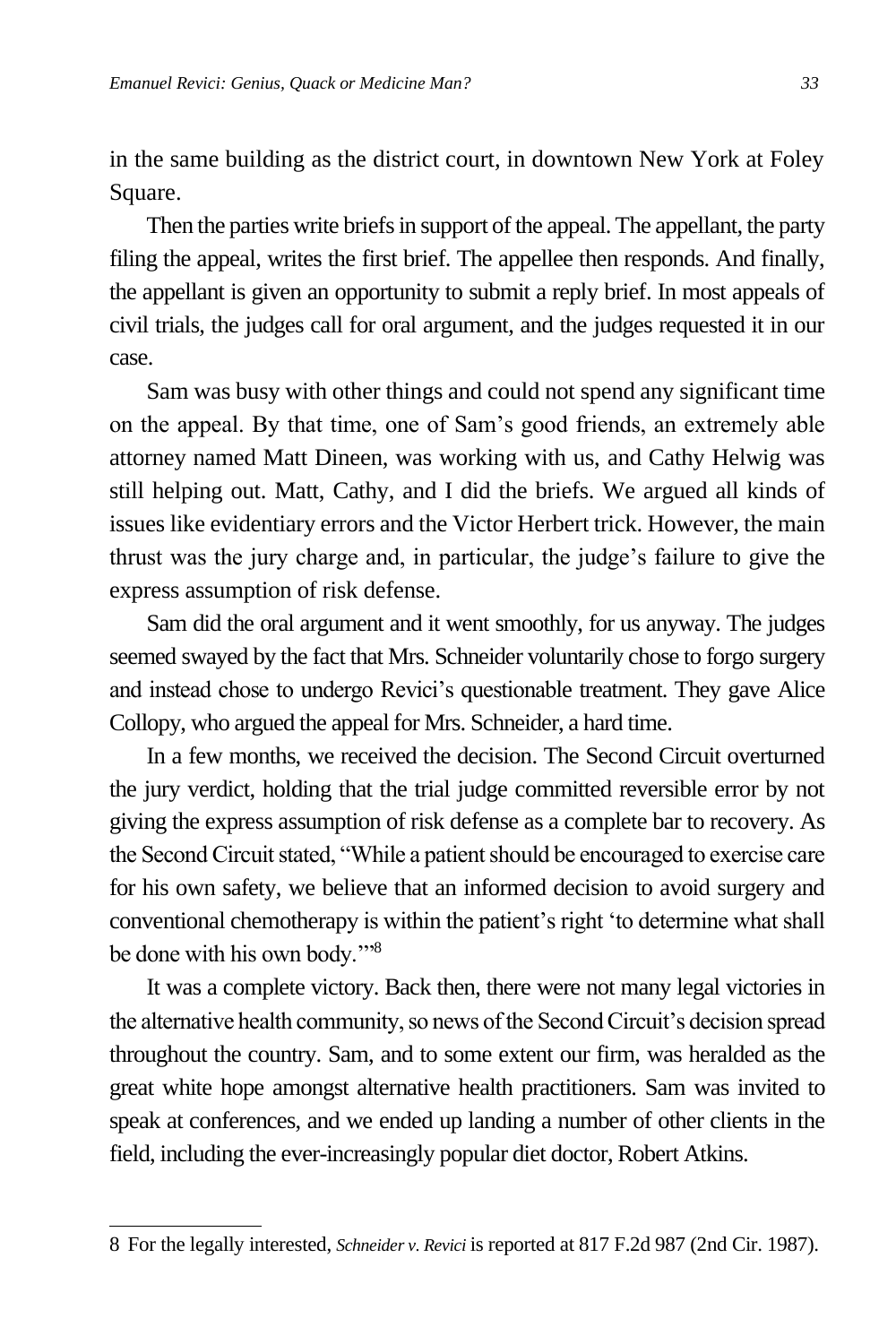The Second Circuit had an unwritten rule that if a case was overturned on appeal, it would be reassigned to another district court judge. That was excellent news from our perspective, since Judge Motley was horribly biased against us. It was not just her rulings. She engaged in the most outrageous behavior I have ever seen from a judge—very clever but thoroughly despicable.

Throughout the trial, when one of Wachsman's witnesses was on the stand, she would hold an exaggerated pose of rapt attention. She would stare at the witness with hands folded underneath her chin, with a furrowed brow, like she was mesmerized. When Revici and Schrauzer testified, or during my cross of their witnesses, she wore an exaggerated expression of boredom. She would literally stick out her hand, turn it palm up, make a half-fist, and look at her fingernails. She actually started filing or brushing her nails with an emery board—but up high so the jury could see that she was not paying attention to our witnesses.

It was a clever way to send a message to the jury. I thought about standing up and making a comment about her conduct on the record. But it was her court, and I figured it would just make her more rabid against us. That was the only time I ever saw a judge use this tactic. We were mighty happy to be rid of her, and I am certain the feeling was mutual.

#### *Round Two: It's Payback Time*

The case was reassigned to District Judge John Sprizzo. He called us down to his courtroom for a conference to discuss the retrial. (Sam was busy on other cases, so I took the case over.) At this point, Mike Carlucci, another of Harvey's associates, was handling the case. Mike was tall, good looking, and affable; a very good guy and easier to deal with than Alice Collopy.<sup>9</sup>

The only thing I wanted from Sprizzo was the chance to depose Victor Herbert, since we had not had the opportunity pretrial. It seemed reasonable, so he granted the request.

<sup>9</sup> I would later learn that they were seeing each other and would eventually marry. They are still married and practicing law together. Good for them!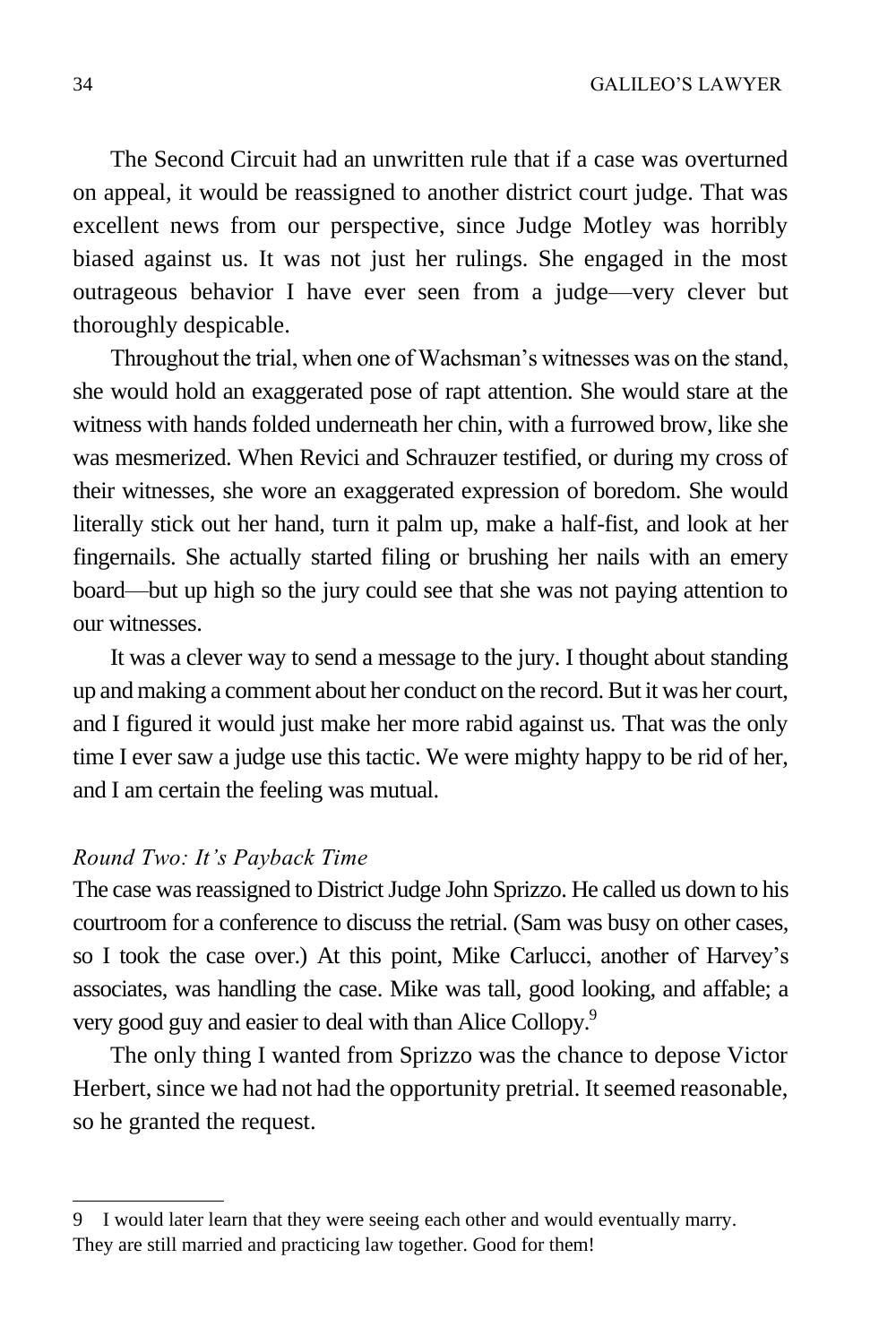Herbert's office was at the Bronx VA (Veteran's Administration) Medical Center, and we arranged for me to depose him there for his convenience. By this time, I knew quite a bit about Dr. Herbert. He really was the nastiest, most rabid quack-busting anti-alternative health person out there. Because of his personality and legal training, he was constantly mixing it up with alternative health practitioners and their lawyers. He had been involved in numerous lawsuits, as a testifying witness and as a party.

I discovered one extremely interesting fact about Herbert. He was actually written up in some book about medical pioneers who advanced medical knowledge by engaging in self-experimentation. Herbert's early claim to fame rested on his research on the body's need for folic acid.

He proved this need in part by devising an experiment whereby he would deprive himself of all folic acid. He did this by double boiling meat and vegetables, thereby removing the folic acid. Apparently, he became weak and disoriented as a result of his self-deprivation. And the book heralded him for his noble sacrifice. Hmm, disorientation.... And then I knew what I was going to do to him.

Herbert's office was suitably crowded and overflowing with medical textbooks and books about alternative health. He had a picture of himself with Louis J. Sullivan, who at the time was the U. S. Secretary of Health and Human Services. Apparently, Sullivan was a student of his, and Herbert had been Sullivan's best man or something like that.

I spent about an hour and a half deposing him, just eliciting his background and accomplishments. He was only too happy to relate the many, varied, and important things he had done in his life, sprinkled with references to all the very important people he had helped or who thought highly of him. Carlucci was just letting him ramble on, and both of them were having a good old time while Herbert established his expertise on a wide variety of health topics.

#### *Who's a Nut Job?*

Just before I was ready to puke, I asked him quietly, "Dr. Herbert, have you ever been treated for a mental disease or disorder?" Carlucci woke up from his blissful stupor. Herbert just sat there with his mouth open.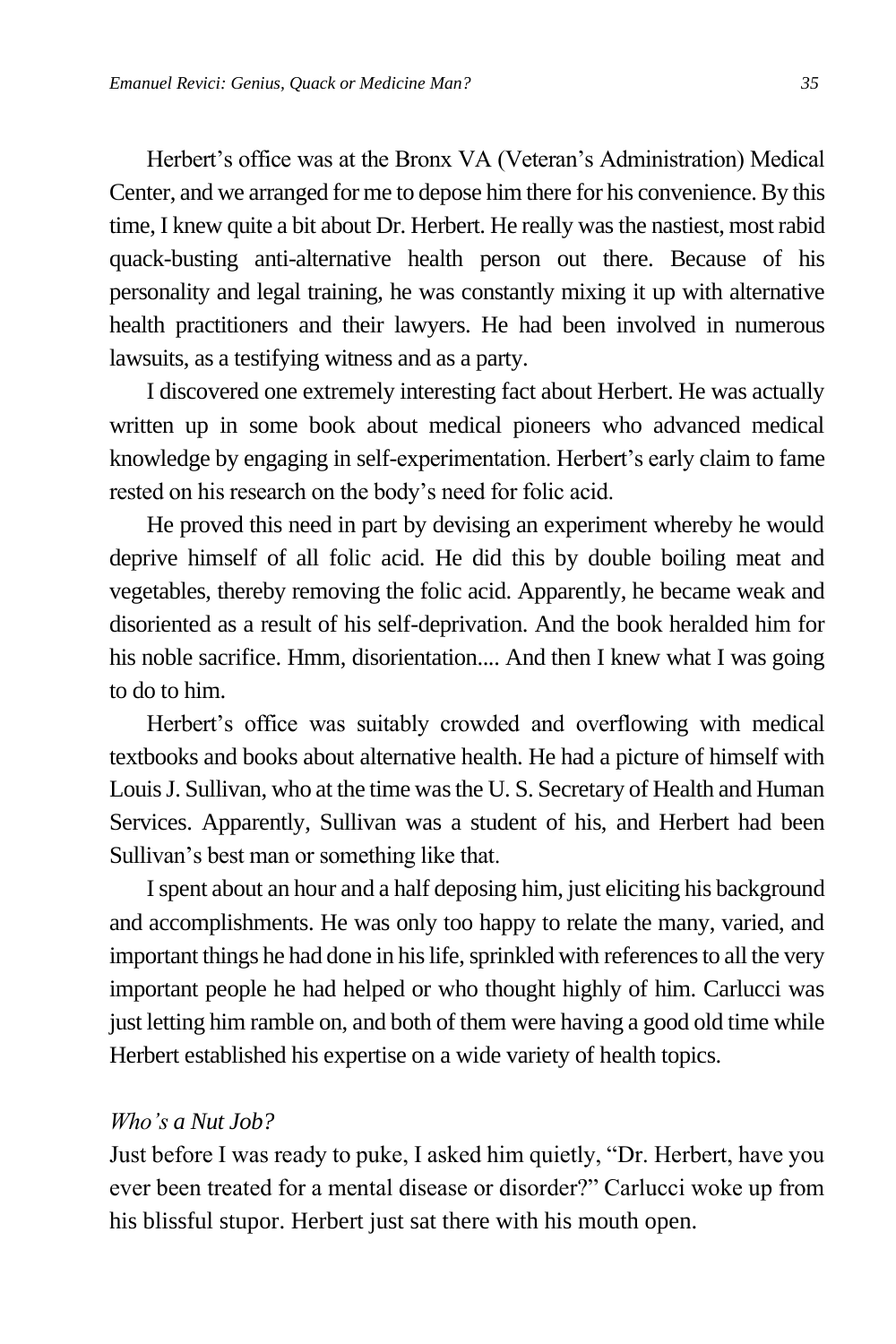"Objection! Objection!" Carlucci bellowed. "I request that you state for the record the good-faith basis of this question."

I was ready for that. I mentioned Herbert's self-experimentation with folic acid, which he referred to during the deposition. I explained that there had been studies that showed that people who were folic-acid deprived could experience long-term cognitive problems and mental disorders.

I mentioned one other basis. I had heard about some psychiatric or health clinic in Princeton, New Jersey, called the Brain-Bio Institute or something of the sort. I didn't know much about it, but what I did know was that the doctor in charge was an MD/PhD by the name of Russell Jaffe. I had never met or heard of Dr. Jaffe, and he was not a relative.

I had heard some rumor that Herbert was treated there or had some connection to the place. So I told Carlucci and Herbert that we had reason to believe that Herbert had been treated at the Brain-Bio Institute at Princeton for a mental disorder and otherwise implied that I had seen Herbert's psychiatric records. I then mentioned that the medical director was Dr. Russell Jaffe.

Carlucci went ballistic, and Herbert became apoplectic. Carlucci instructed Herbert not to answer the question. Carlucci then said that if I had illegally obtained Dr. Herbert's medical records from a relative of mine, both Dr. Jaffe and I would face charges. Carlucci wouldn't let me ask any more questions, terminated the deposition, and threw me out of Herbert's office. But I wasn't finished with Herbert yet, not by a long shot.

I had a smile on my face all the way back to my office. It got me thinking. They both had such an intense reaction, maybe there was something to this mental disorder idea. Herbert seemed like a nut job to me. Maybe he really was certifiable.

## *We Get Some Help from the Judge*

When a witness is instructed by his attorney not to answer a question during a deposition, the remedy is to go to court and seek an order from the judge compelling the answer. And that is exactly what I did. I got a copy of the transcript of the deposition, and I put together a set of papers. Nothing fancy.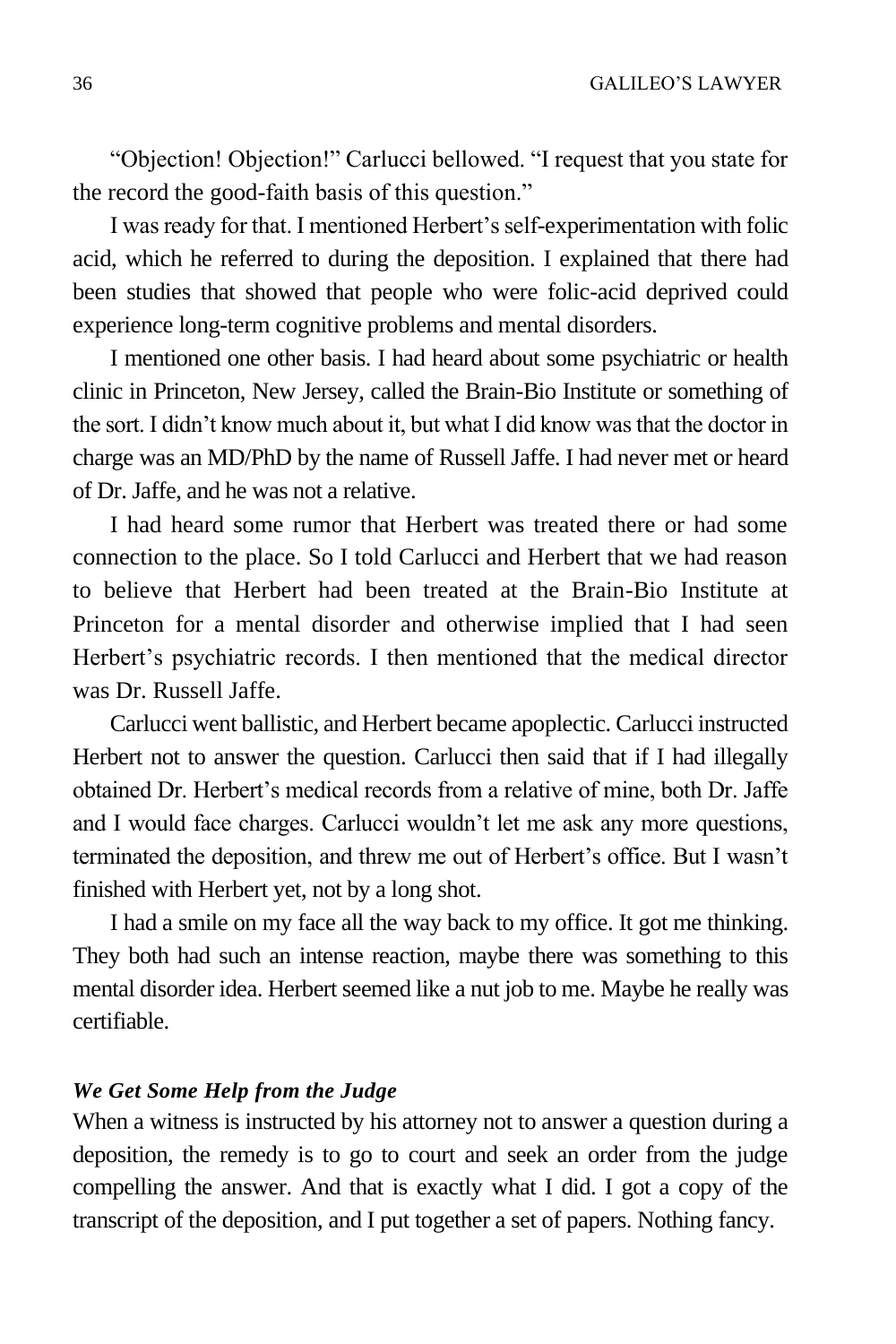I simply explained that in light of Dr. Herbert's self-experimentation and the documented scientific fact of possible long-term cognitive impairment, we were entitled to inquire whether Dr. Herbert was mentally competent to give testimony in this *or any other trial* as an expert witness. Carlucci submitted papers in opposition to the motion. The judge called us down for oral argument.

It was late November or early December, and the judge had a number of cases before he was to hear our matter. One of those was a criminal case involving an older black man who was being sentenced by Judge Sprizzo.

The defendant had pled guilty to some crime, and it was his third conviction. None of the crimes were that horrible, but the defendant looked worried. He also looked like he had been beaten down by the system.

Sprizzo looked at him and shuffled through his papers. He explained that normally a crime such as the defendant had committed would warrant several years in prison, but Sprizzo said that he had looked at the defendant's past criminal history and felt the prison time he had received on these prior offenses had been excessive (and in both cases, he had been sentenced someplace in the deep South).

So Sprizzo said to balance things out, he was going to give the defendant an early Christmas present and not give him any jail time. The old black guy was stunned, quietly thanked Sprizzo, and left the courtroom. I liked that judge! He knew how to dispense justice.

Eventually our turn came. I explained what I wanted and why. No embellishments. But I did quote a couple of Herbert's most outrageous statements from his trial testimony, just to set the proper mood for the judge. I think that did the trick. Carlucci talked about what an esteemed scientist Dr. Herbert was, but the wind was blowing against him.

The judge went my way and then some. I had not asked for anything special in terms of the continued deposition, but Sprizzo took it upon himself to order that the continuation of Herbert's deposition take place before a federal magistrate. At the end of the deposition, the magistrate would determine whether Herbert was mentally competent to testify at this or any other trial. This time, I was laughing all the way back to the office. People on the subway must have thought that I was just another crazy New Yorker.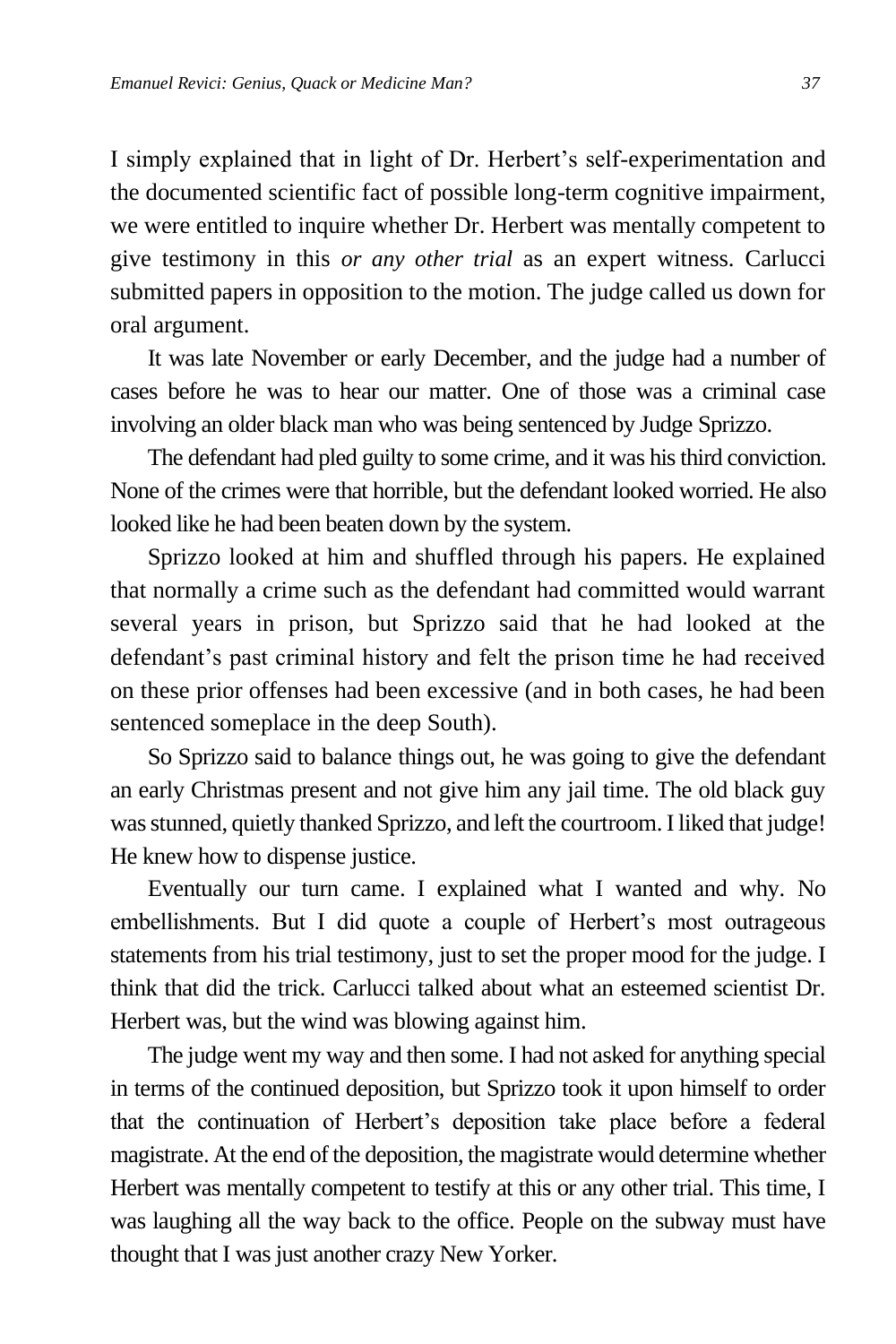## *The Green Beret Is Called Up (Yeah, Right), and It's Over*

I sent Carlucci a note suggesting a couple of possible deposition dates. It took him some time to respond, which he did by letter. I knew that Herbert was a reserve officer in the Green Berets, but I didn't know how important he was. Carlucci informed me that Herbert was being called up for some reason, for some exercise or war preparation or something. Even though he would not be deployed for months, unfortunately, Herbert did not have the time to finish the deposition. As a result, they were withdrawing Herbert's name as a witness for the retrial. I had put Herbert in his place and it felt good.

It felt even better when a few weeks later, and shortly before the scheduled retrial, Wachsman's firm notified us that they were not going forward with the retrial; they were walking away from their \$525,000 judgment against Revici. And so ended *Schneider v. Revici*.

#### *Next Up: Boyle v. Revici*

It was good news for Revici and his supporters, but Revici was still in the thick of it with Wachsman's firm. After the end of the Schneider trial, but before Wachsman had given up his verdict, we had to start dealing with the second federal malpractice trial Wachsman had filed against Revici.

Revici had seen Cecelia Zyjewski around the same time he had treated Mrs. Schneider. Cecelia was an older woman who lived in New Britain, Connecticut. She had never married and lived with her brother, Skip. She had been diagnosed with stage I colorectal cancer. Her tumor was at the edge of her anal canal. The tumor was not big, and she had no other evidence of cancer. Her cancer was treatable by surgery and by all accounts was completely curable. There was some risk, however, that she would need a colostomy, which, of course, no one would look forward to.

Like Mrs. Schneider, Cecelia Zyjewski went to several physicians, all of whom strongly advised her that she needed to have the tumor removed. And like Mrs. Schneider, she refused.

Cecelia found her way to Dr. Revici, and he agreed to treat her with his medications. Nothing he did helped her. Her condition deteriorated and her cancer spread. She continued to refuse to have any kind of surgery until the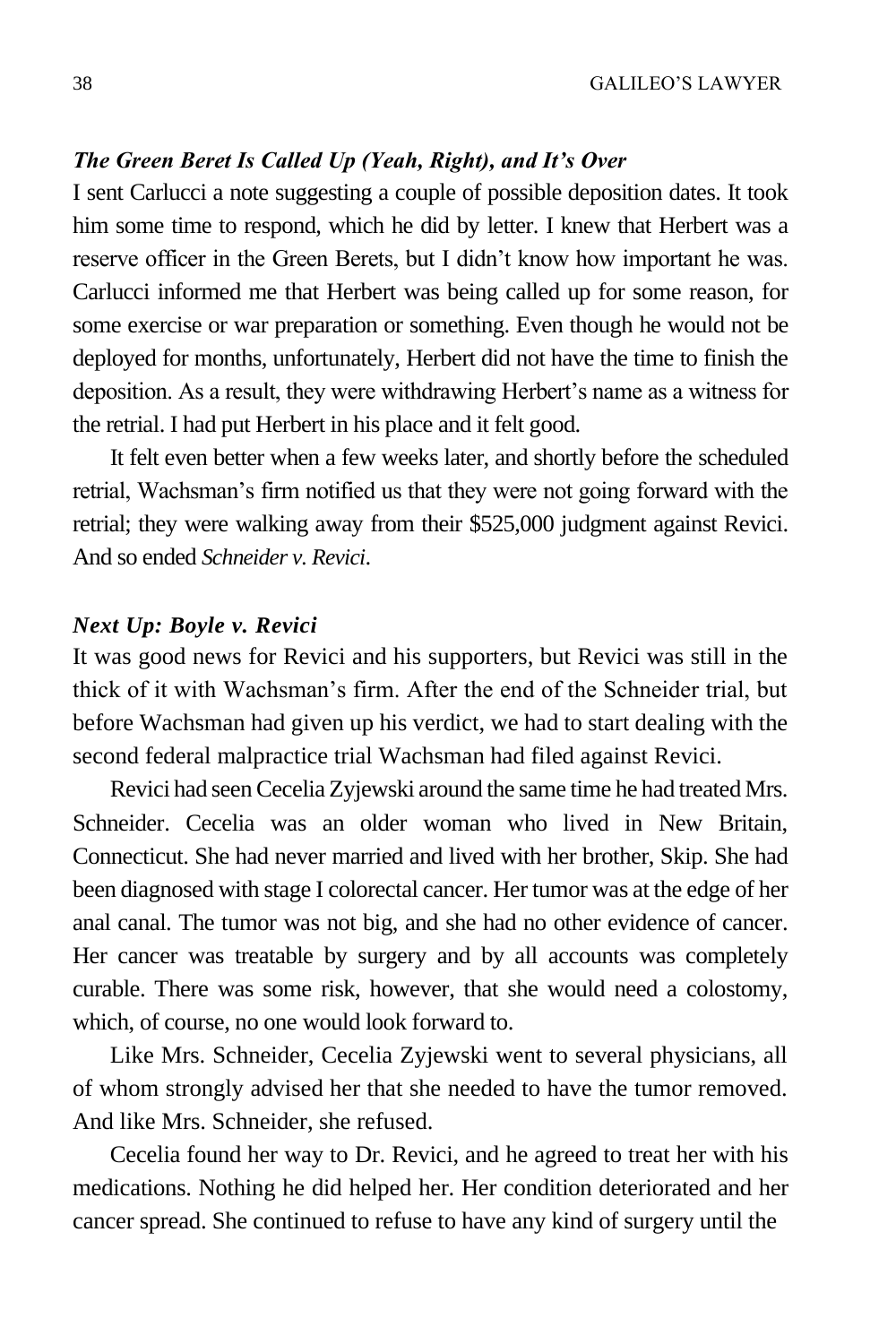end when the doctors had to perform an emergency colostomy to save her life. By that time, the cancer had ravaged her body. In fact, the cancer ate through the wall between her vaginal cavity and her anal canal, a gruesome fact Harvey would repeat over and over again during the trial.

Cecelia eventually died. But even before she died, her nephew, Arthur Boyle, was appointed as her guardian. Boyle was angry that Revici agreed to treat her and contacted Harvey Wachsman. It was Cecelia's funeral that the ABC news crew had filmed. After Cecelia died, Wachsman filed a malpractice suit with Arthur Boyle, the executor of the estate, as the plaintiff.

This case proceeded more slowly. It had been kicked around between several federal judges. Judge Whitman Knapp (of the Knapp commission) out of White Plains, New York, had the case on his docket for awhile. There were a variety of legal issues that came up, and we went back and forth with Harvey and his firm for some time. But we were both mainly focused on the Schneider case. After Schneider's trial, both law firms started focusing on this case: *Boyle v. Revici*.

By the time the Boyle case was ready for trial, the Second Circuit had issued its landmark decision in the Schneider case. So we knew we could argue assumption of risk as a complete defense to the medical malpractice case. Or at least we thought we could. The only problem we had was that Revici could not find the signed informed consent form.

The good news was that three of Cecelia's relatives had been involved in her treatment with Revici, and they were supportive of him. The bad news was that one of them, Cecelia's brother Skip, had died before the trial and before he could be deposed. That left only Carol Palumbo, Cecelia's niece (and the sister of the plaintiff Arthur Boyle), and Carol's husband, Dominic. Fortunately, Carol and Dominic had taken Cecelia to Dr. Revici's office and sometimes even sat with her during the visit.

Perhaps because of Knapp's busy docket, the case was transferred back to Manhattan to the court of District Judge Mary Johnson Lowe. From the very beginning, Sam rubbed Judge Lowe the wrong way. It was not hard to do. Judge Lowe had a well-deserved inferiority complex. The publication *American Lawyer* consistently found her to be one of the most reversed judges in the Southern District of New York.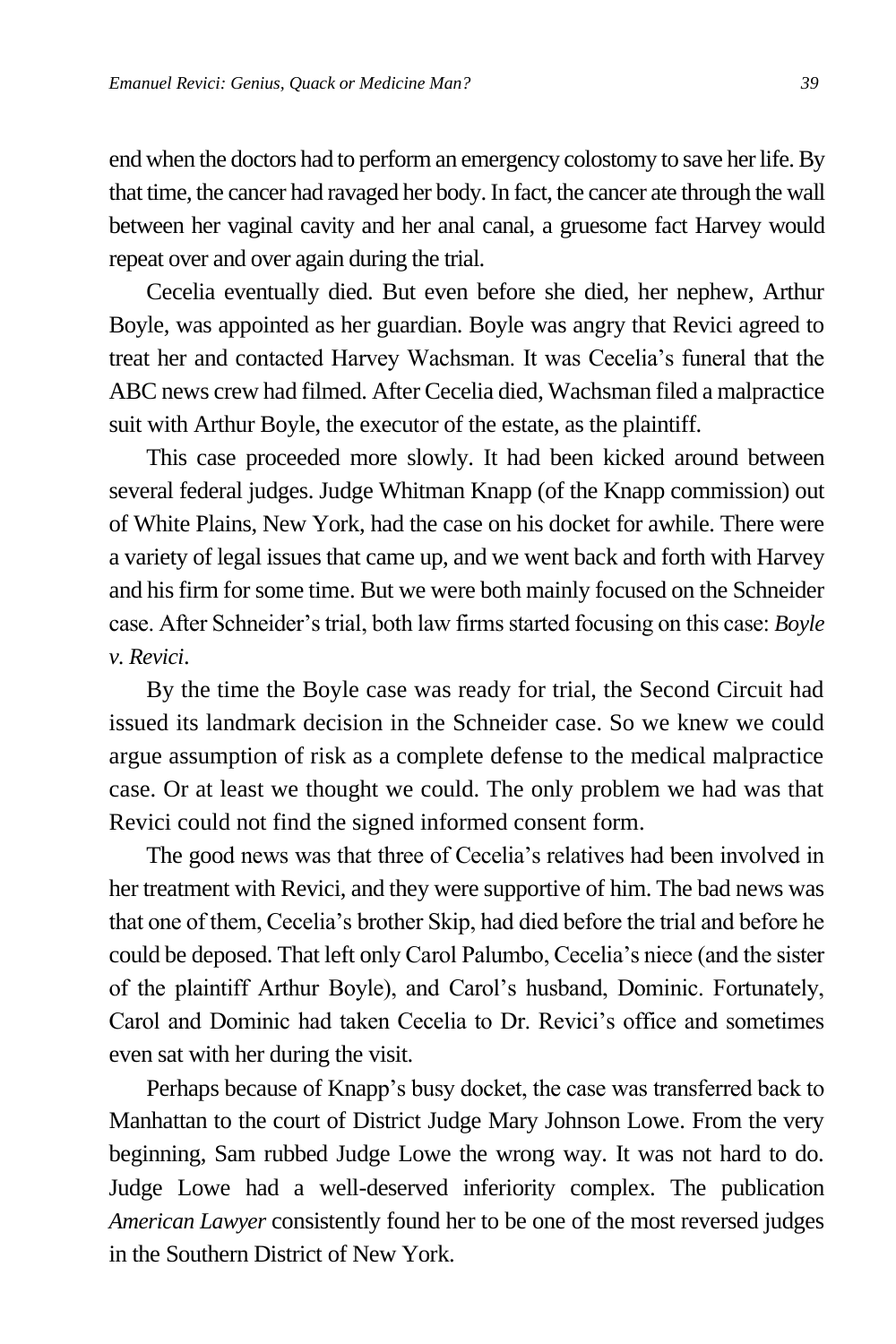Of course, the facts of the case did not help us. Despite some positive press, Revici was still viewed by most mainstream people as a quack. Lowe knew that Motley had been reversed on appeal. We had a hard time with Lowe throughout her tenure on the case.

Based on his early dealings with Judge Lowe, we decided that Sam should not be involved in the case. I had plenty of other things to do. So Matt Dineen and Cathy Helwig did most of the work. I was to lend a hand when needed.

#### *This Looks Like an Easy Case*

Despite having an irascible judge, it didn't seem like a hard case after the Schneider appellate victory. We could prove through the testimony of Dominic and Carol Palumbo that Cecelia knew the treatment was experimental and not FDA-approved. We could also prove from the medical records that she was advised she should have surgery. That made it basically the same as the Schneider case. So we were not expecting any problems.

But as is often the case, stuff happens. Matt was a super-smart and exceptionally competent attorney, but he was very shy and did not have much trial experience. And of course, Judge Lowe did not like anybody associated with Revici. She made no pretense of being fair and took every opportunity to rule against us.

So the case proceeded to trial: Harvey and Alice for the plaintiffs, Matt and Cathy for Revici. Things did not go well. After the first day, I got several calls from Revici's supporters complaining that Matt was getting hammered by Wachsman. Matt was not happy either. He had had enough of Judge Lowe and Revici. Sam was tied up and otherwise did not want any part of the trial. So that left it up to me, by default.

## *Ready or not, Here I Come*

I went down the next day and took over as lead counsel. I had not prepared the case, but I had read all the motions and was generally familiar with the facts. And of course, I had been deeply involved in the Schneider case. Most importantly, I had no choice.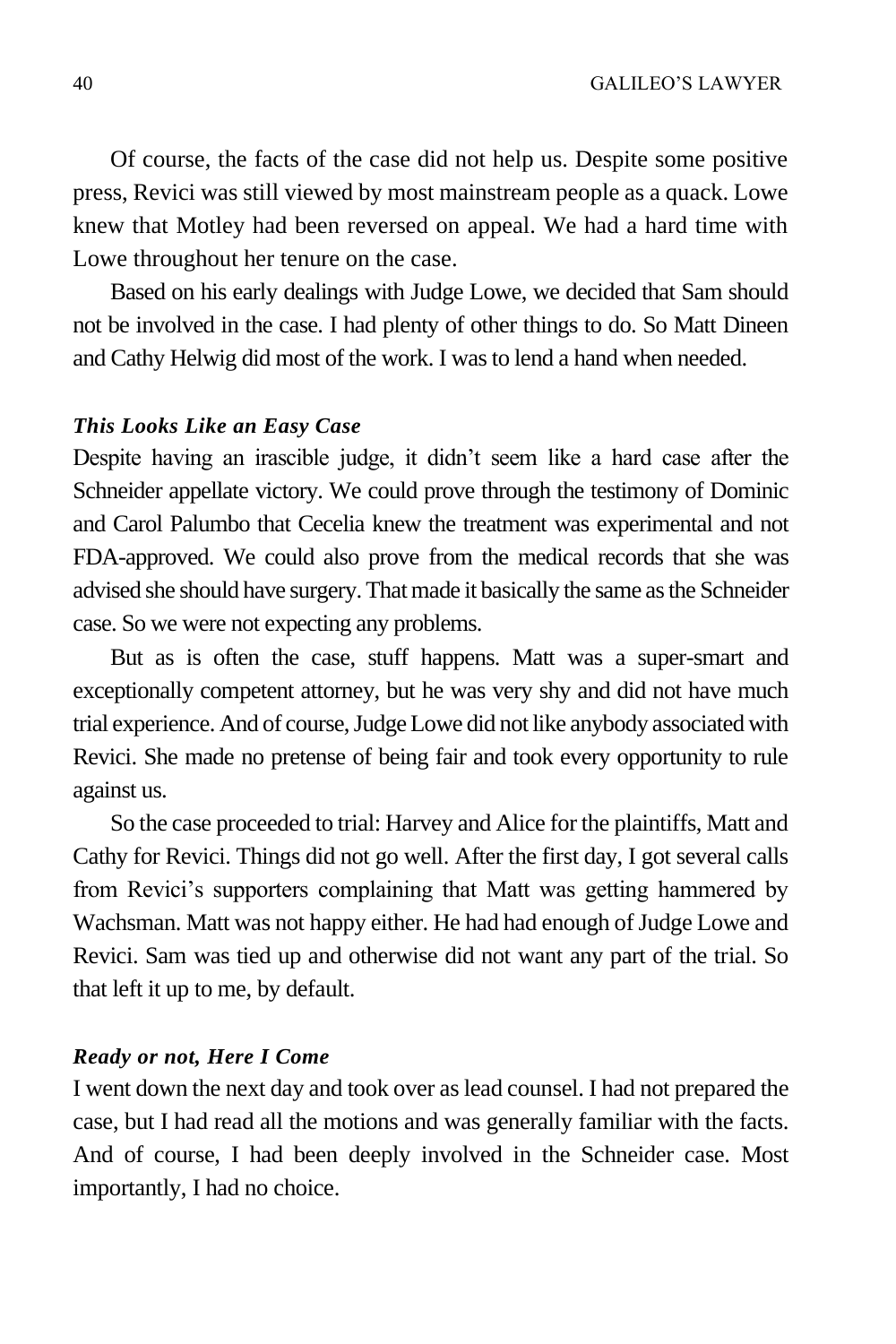Judge Lowe didn't like me any better than Sam or Matt. She continued to rule against us any time she could. She limited what we could ask on crossexamination and would not let me pursue Boyle's evasive answers. Robert Taub testified again, and once again, he was adamant that Revici should never have treated the patient. I did what I could with him, but it wasn't much.

I ate with Revici at one of the lunch breaks. It was just the two of us. We were discussing the case and the causation issue. He was pretty lucid—for him, anyway. He admitted that if Cecelia had had the surgery, she would be alive today. So I asked him, if that was the case, why he had agreed to treat her. He said it was her choice. I appreciated Revici's candor, but frankly, I agreed with Taub. Revici should never have treated her. I held my tongue. I had a job to do.

We did not have much of a defense, other than calling both Carol and Dominic Palumbo to testify that Cecelia knew Revici's treatment was experimental, and she also was fully aware that her doctors strongly recommended that she have surgery. Basically, it looked like a repeat of the Schneider trial. But as usual, when you least expect it....

We had our charging conference with Judge Lowe. We submitted both the express assumption of risk and a comparative negligence/implied assumption of risk charge to the judge and cited *Schneider v. Revici*. To us it was a slam dunk. True, there was no signed informed consent form, but we had the testimony of Dominic and Carol Palumbo that Revici explained to Cecelia that the treatment was experimental and not FDA approved. They even said she had signed the consent form. The form just could not be produced from Revici's records. There was no logical reason why a signed document was a prerequisite for asserting the express assumption of risk defense, and the Second Circuit never said it was.

Wachsman and Alice argued the opposite. Then Judge Lowe said something amazing. She said if she gave the assumption of risk charge, she would have to enter a directed verdict (i.e., judgment) in favor of Revici, since the Palumbos had established that Cecelia had assumed the risk and there was no evidence to the contrary.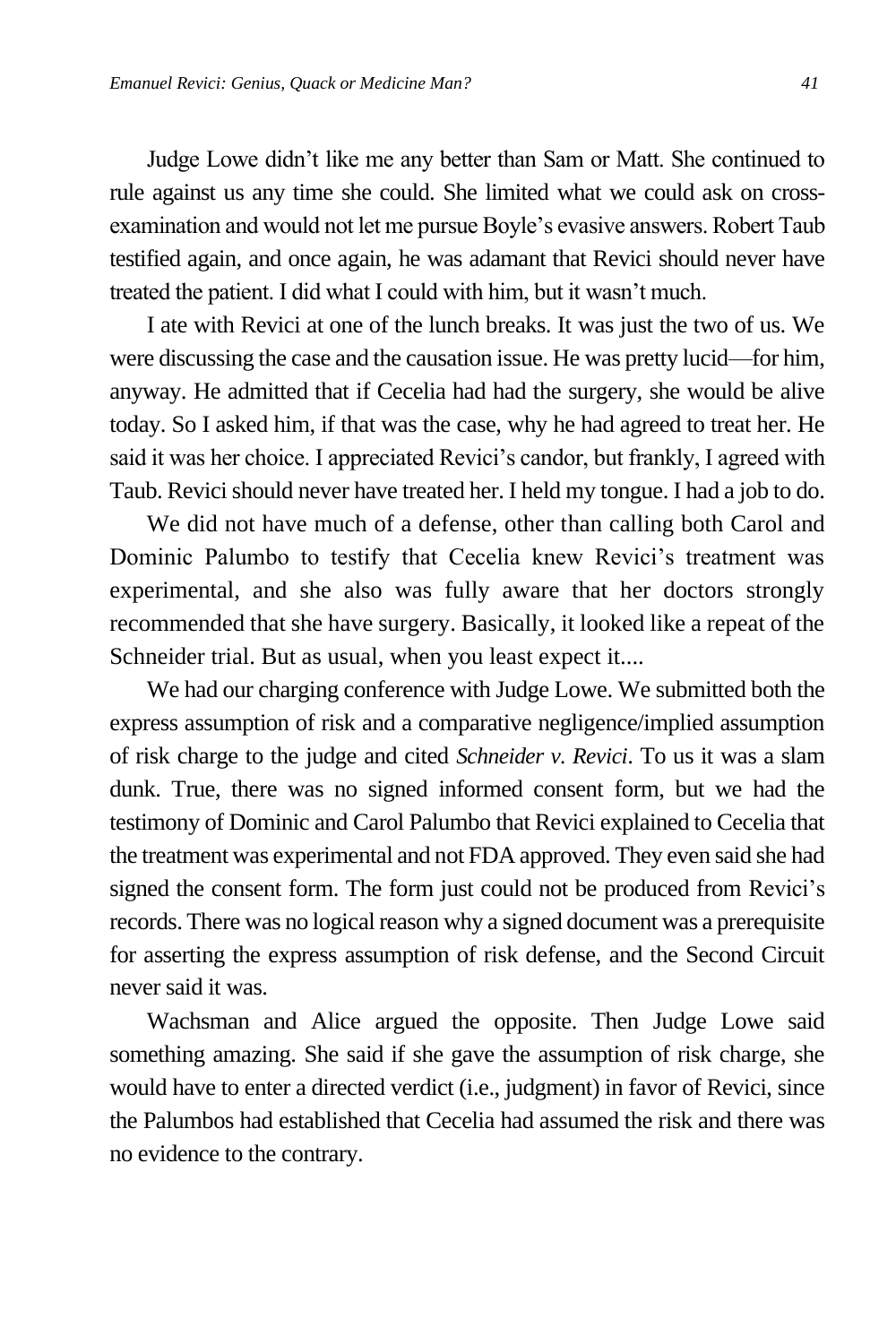## *Here We Go Again*

If I had not been trying the case before her for the last several days, I would have been shocked. First of all, it was the smartest thing I ever heard come out of her mouth. She knew and acknowledged that we won the case without even going to the jury.

But then she did something even more amazing. She ruled that she would not give the express assumption of risk defense, because there was no written informed consent form. Matt and I were flabbergasted but not surprised. Lowe was biased, and that's what a biased judge does. Matt and I looked at each other. Here we go again. Like Motley, Lowe agreed to give the comparative negligence charge.

We finished up the case. Wachsman and I did the closings and the case went to the jury. The jury's verdict was no surprise.

This time we had stipulated that the treatment was technically a departure from the accepted standard of care. We thought it might limit Wachsman's efforts to put on the gory details of Cecelia's medical problems. It didn't.

#### *My First Million-Dollar Verdict!*

The jury found that the treatment caused injuries, and awarded damages of \$1.5 million. The jury found that Cecelia was 5–10 percent negligent and the verdict was reduced to \$1.35 million.

As I would often later joke, this was my first million-dollar verdict. Too bad I represented the defendant. But we had an excellent case on appeal, and we were certain that the court of appeals would reverse the judgment because the judge failed to give the express assumption of risk defense.

Sam and Cathy handled the appeal because by that point, I had dissolved the law firm and moved my practice to Houston. As everyone expected, the Second Circuit reversed Judge Lowe and specifically stated that the express assumption of risk defense does not require a written informed consent form or any particular form of evidence. Testimonial evidence was just as good as a written consent form. So once again, Wachsman's judgment was reversed, and once again the case was sent back for retrial. This time, there would only be one issue at the retrial: whether the patient had expressly assumed the risk of the so-called "negligent" treatment.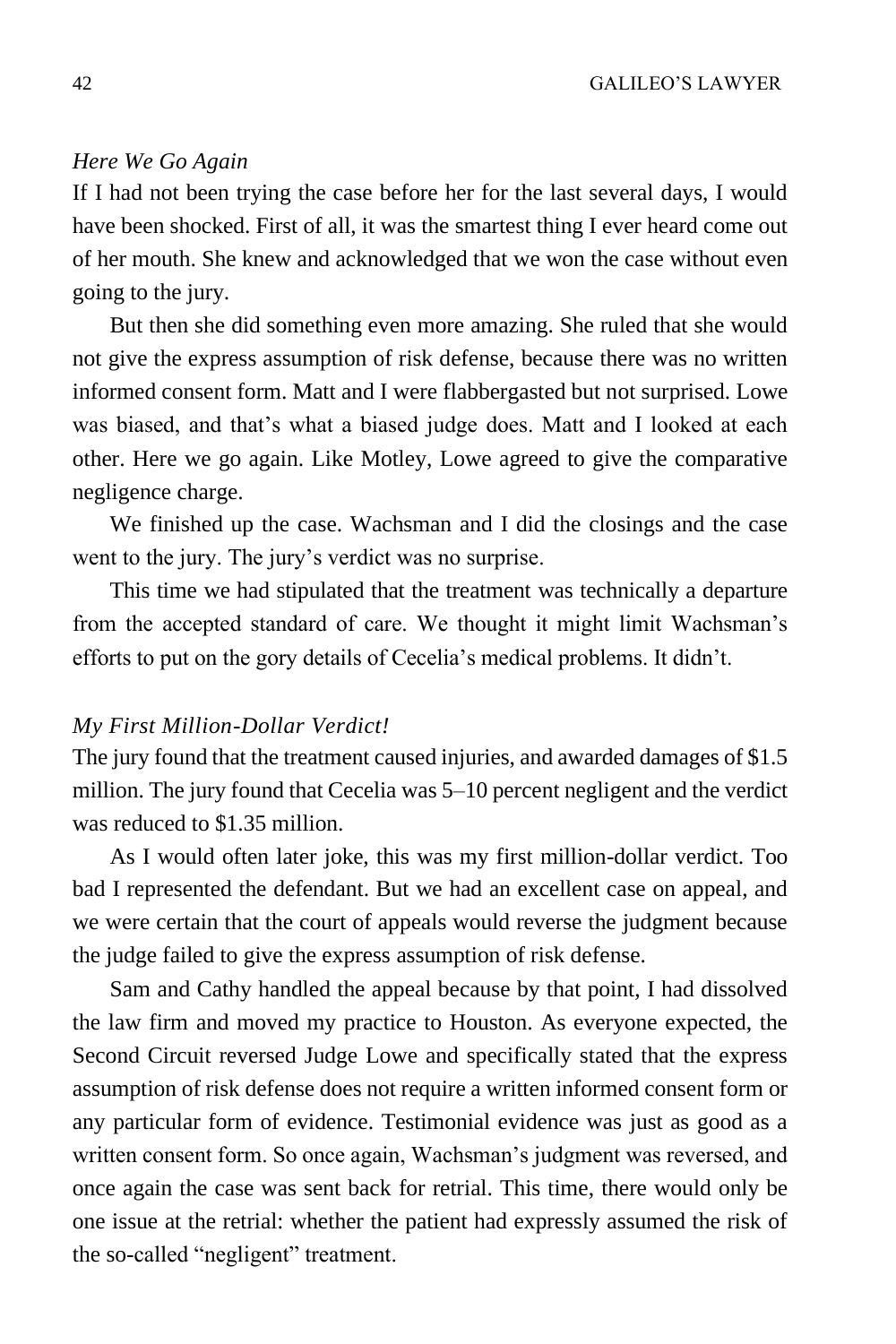I ended up handling the Boyle case on remand. Because of the Second Circuit's rule on reassignments after reversals, we got rid of Judge Lowe (and she got rid of us).

#### *Dr. Harvey Exits the Case and the Ho Hum Retrial*

The case was reassigned to District Judge John Martin. Martin had been the United States Attorney for the Southern District of New York. He was a very smart, no-nonsense judge. As fate would have it, Harvey immediately didn't hit it off with Martin. He would not call Harvey "Doctor," which appeared to annoy Harvey. Martin was not nearly as deferential to Wachsman as Judges Motley and Lowe had been. And worst of all, Martin acted just like a judge should act: fair and impartial to both sides. This was a completely new experience for Harvey in these Revici cases, and I am sure he did not like it.

The main problem for us on the retrial was that the case had created animosity between our star witness, Carol Palumbo, and her brother, Arthur Boyle, the plaintiff. Between the end of the trial and its reassignment to Judge Martin, the family had reconciled. Part of the reconciliation was that neither Carol nor Dominic Palumbo would testify at any retrial. Because they lived out of state and more than one hundred miles away from the courthouse, we could not subpoena them and force them to testify.

I told the judge that I intended to prove our case by reading the trial and/ or deposition testimony of the Palumbos. Harvey went crazy. He ranted and raved. But John Martin was the wrong judge to pull that stuff on, and he gave Harvey an earful. After Martin ruled that he would allow us to read the prior testimony at the trial, Harvey stormed out of the courtroom in a huff, and that was the last I saw of the great Dr. Harvey Wachsman.

Alice Collopy and Mike Carlucci, who were by that time married, took over the case. We did some minor preliminary work. They tried to have some other medical doctor testify at the retrial. I deposed him, but he didn't know anything about the only issue in the case, which was whether the patient assumed the risk of Revici's treatment, so I moved to preclude their witness from testifying. Martin saw it my way and struck their witness from the case.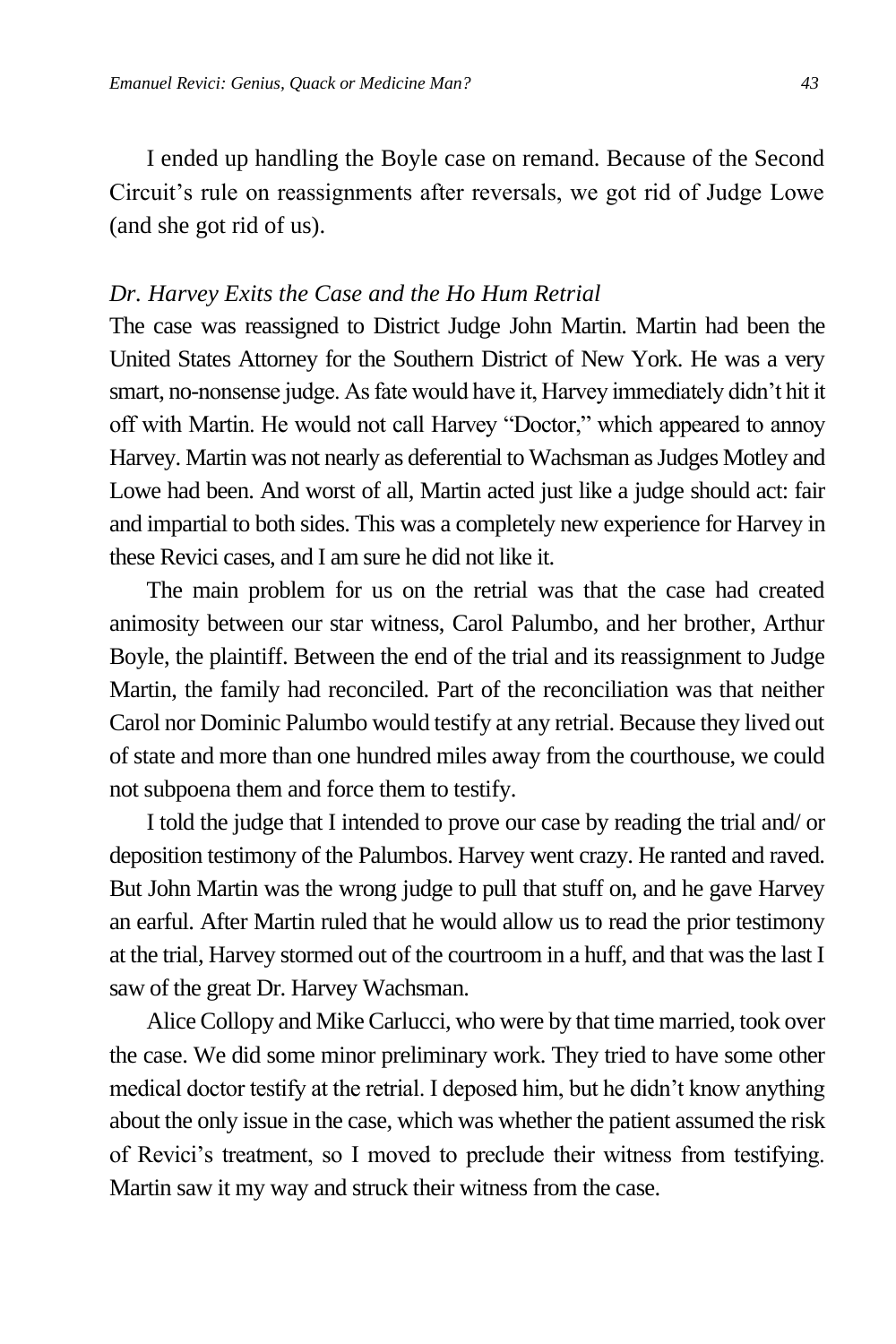The day of the trial came and it was anti-climactic. We picked the jury. We did openings. Arthur Boyle testified, but he did not have much to say; he couldn't say whether Cecelia did or did not assume the risk.

As to our defense, Marcus Cohen, the unofficial spokesman for Revici's patients, read the part of Dominic Palumbo. A very beautiful blond cancer patient cured by Revici read Carol Palumbo's testimony. And that was all she wrote. We did summations, and the case was sent to the jury.

Of course, Judge Martin gave the express assumption of risk defense. The jury came back in maybe three quarters of an hour and found in Revici's favor. And so went Harvey Wachsman's second judgment against Revici.

## *The Operation Is a Success but the Patient Dies*

After the verdict, I went to Revici's offices to tell him and Elena the good news. They were pleased. This was the third and last of the civil malpractice cases filed by Wachsman, and Revici had prevailed in all of them.<sup>10</sup>

However, it was bittersweet for them. By then, Revici's medical license had been revoked by the New York medical licensing board, the Office of Professional Medical Conduct (OPMC). Abady & Jaffe had worked on the licensing case briefly when we first took over the malpractice cases, but we had long since been replaced by an attorney who supposedly had political connections. The licensing case went back and forth and up and down the administrative system. At first Revici's license was suspended, but eventually, OPMC revoked it.

Elena brought in several doctors to try to run the clinic. Revici still had an office at the clinic and acted as a "consultant." The problem with Revici's treatment was that it was more of an art than a science. He was more medicine man than disciplined clinician. He had no standard reproducible protocols, and it was exceedingly difficult for other physicians to understand why he would give some medications at one time and others at other times. Eventually, the practice just faded away of natural causes.

<sup>10</sup> Wachsman had previously voluntarily dismissed his third case against Revici.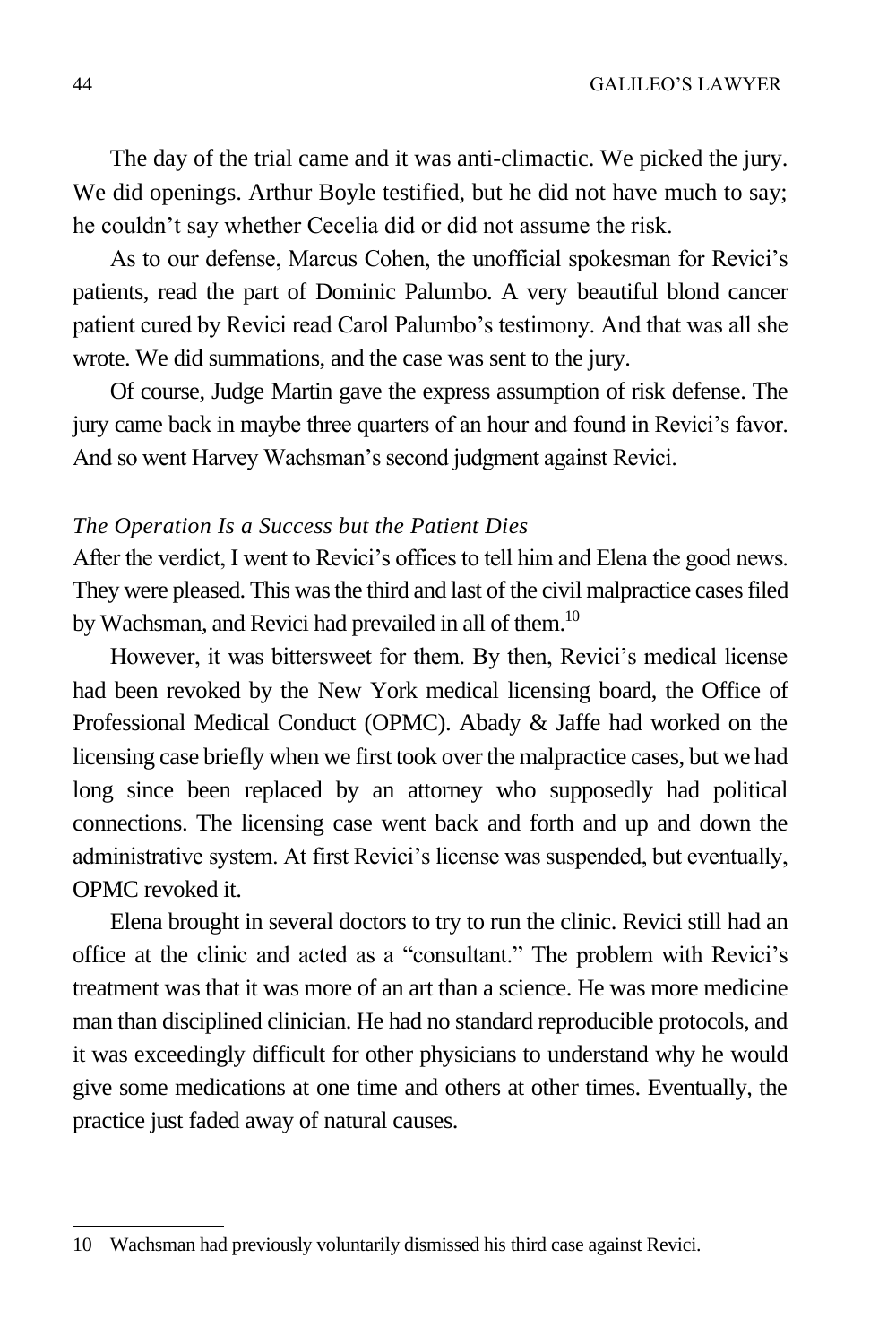When Revici turned one hundred, his supporters threw him a big birthday party. Several hundred of his supporters and former patients attended. Later that year, because of the work of his politically connected patients and supporters, Revici's medical license was returned to him. He was very gratified by that.

Revici passed away shortly after his 101st birthday. Although a few doctors still use some of his formulations, his art of treating cancer patients has largely passed with him. However, I believe that his work on lipids will eventually be rediscovered and validated.<sup>11</sup>

## *Lessons Learned*

And so ended my introduction into the world of alternative health. I had become an advocate but not a blind supporter. Revici surely helped many people, but I don't think he should have treated Schneider, Zyjewski, or any other such patient with early-stage cancer that is curable by conventional means.

Admittedly, it is a complex issue. Almost all curative treatments for early-stage solid tumor cancers involve disfiguring surgery. It is easy to say that someone else should have her breast cut off or have her anal canal resected and face a possible permanent colostomy. It is much harder for some patients to accept that fate without question and without first trying an unproven, unconventional treatment.

I confess to some personal experience with these issues. During the 1970s, my grandfather was diagnosed with mid-stage colon cancer. He had numerous unsuccessful and very painful operations to try to arrest the spread of the cancer. He died a horrible death. That experience made me skeptical of conventional cancer treatment.

<sup>11</sup>That process has already started. For example, one medical author has recently stated: "Another critical component of lipid metabolism warranting discussion is that of eicosanoids popularized by Barry Sears, PhD in his book, *The Zone*. Emmanuel Revici, MD provided the early conceptual model for this entire field of fat metabolism." See [http://](http://www.drkaslow.com/html/cholesterol.htm,)  [www.drkaslow.com/html/cholesterol.htm,](http://www.drkaslow.com/html/cholesterol.htm,) which is an excerpt from *Cardiovascular Efficiency vs. Nutritional Deficiency*, by Dr. Jeremy E. Kaslow.